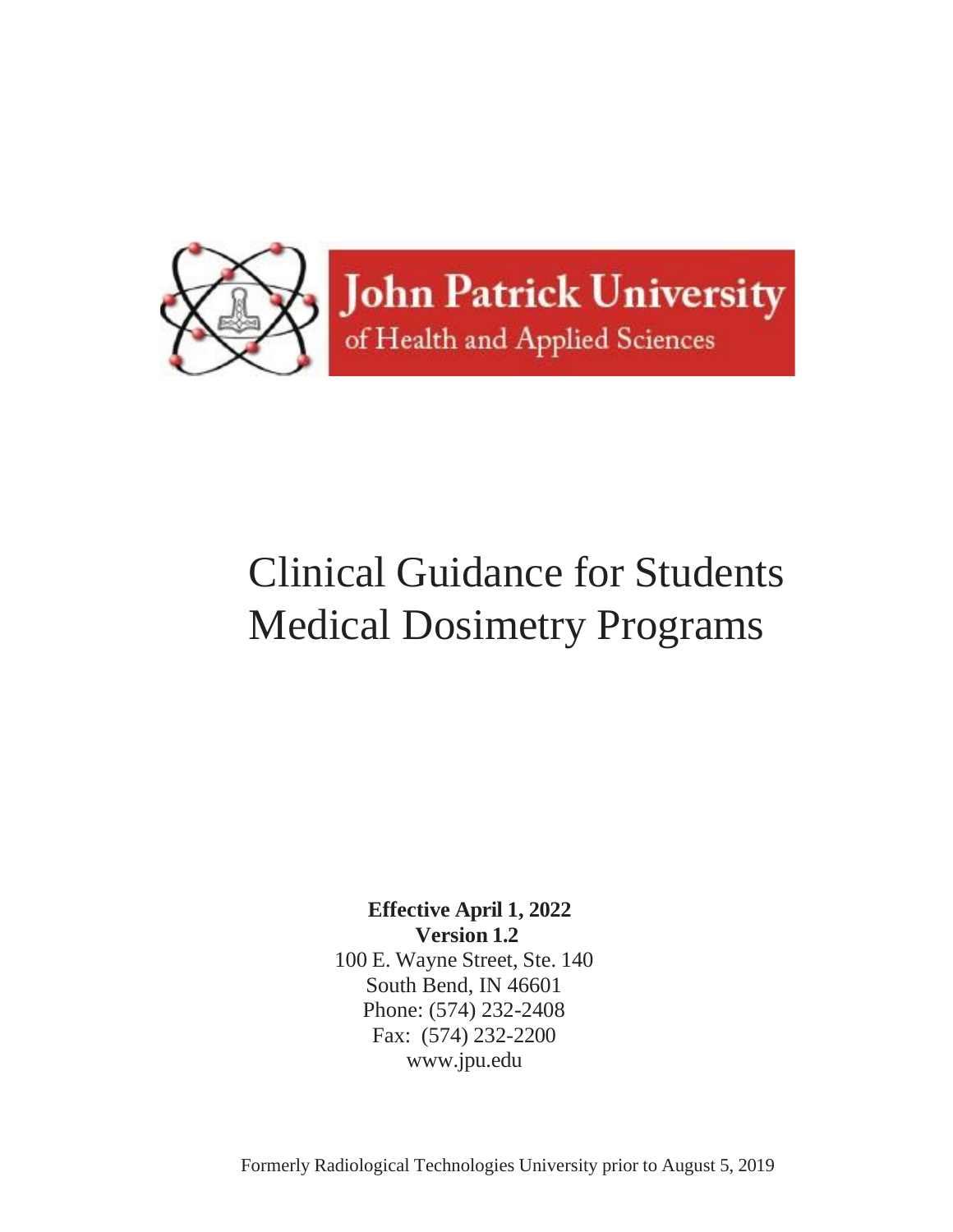# **John Patrick University of Health and Applied Sciences**<br>Clinical Guidance for Students: Dosimetry Programs

## Contents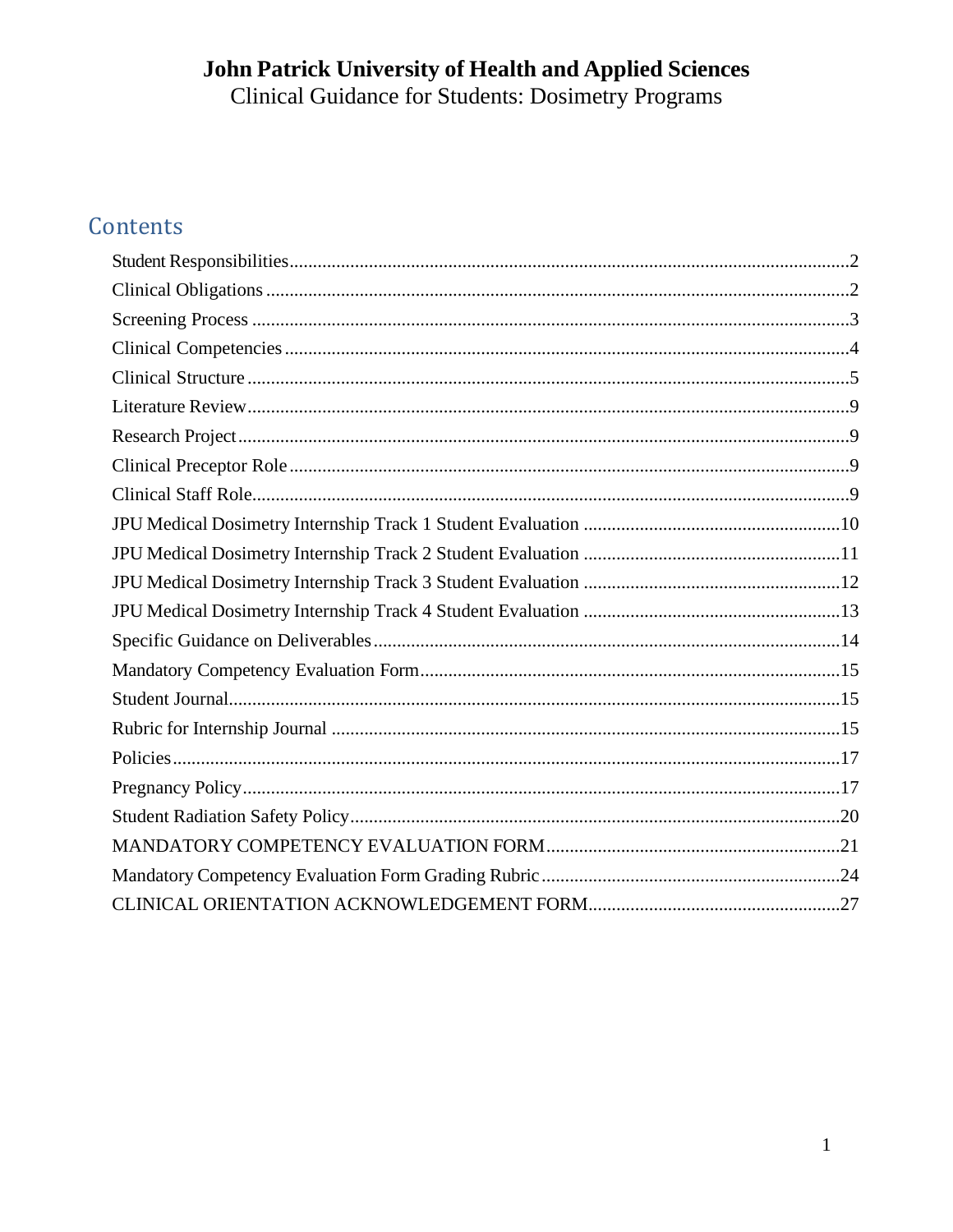## <span id="page-2-0"></span>Student Responsibilities

#### <span id="page-2-1"></span>**Clinical Obligations**

#### *Clinical Clearance Screening*

JPU has clinical clearance screening requirements for all students prior to the start of their clinical internship. This documentation includes, but is not limited to a background check, drug screen, and immunization records. The accumulation of the required documentation is performed at the student's expense. Some Clinics may require different and/or additional screening requirements. The student is required to comply with all screening requirements mandated by their assigned clinical site. Any fees associated with procuring items required in the clinical clearance screening process are at the student's expense. Clinics that prefer to do their own testing and verification may do so directly with the student. JPU may be asked to perform these services and provide the results to the clinic upon their request.

#### *Clinical Site Placement*

JPU is responsible for assigning a clinical site to each student enrolled in the Medical Dosimetry programs. Medical Dosimetry program leadership will grant acceptance into the program to qualified applicants after both the student and clinical site agree to the clinical site assignment. If a clinical site desires to accept a student for placement but it is not currently a recognized JRCERT clinical site for JPU's Medical Dosimetry programs, the clinical site must submit all required paperwork for JPU to seek recognition from JRCERT prior to accepting the clinical site assignment request.

If a student is not granted admission into the Medical Dosimetry program but wishes to enroll in Medical Dosimetry courses as a non-degree seeking student, they may enroll in selected Medical Dosimetry courses approved by JPU at a part-time status for no more than three consecutive semesters if their ultimate goal is to gain acceptance into the Medical Dosimetry program. Students who do not gain admittance into the Medical Dosimetry program after attending as a non-degree seeking student for three consecutive semesters must repeat the admissions interview process.

JPU resolves to make every effort to place student in a location that is within a reasonable distance from their place of residence. Due to availability of clinical sites and student schedules, temporary relocation may be necessary to secure an appropriate clinical site.

#### *Compensation and Hours Requirement*

Enrolled students are eligible to begin clinical rotations after completing their first semester, provided the student is in academic and administrative good standing with the University. Students entering the clinical setting for their internship are required to participate no more than ten (10) hours per day. A minimum of 720 hours is required for the clinical internship**.** Students are not eligible to begin the clinical internship hours until after successful completion of the first semester.

Any hours spent beyond the 10-hour maximum per day will not count toward the 720-hour requirement. The student is not entitled to compensation or extra credit of any kind.

Evening/weekend clinical assignments are not required or encouraged. If measures must be taken in order to ensure adequate clinical time, proposals will be considered and must be agreeable to the student, University and clinical site.

#### *Clinical Internship Completion Policy*

The Medical Dosimetry program requires prompt completion of the clinical internship concurrently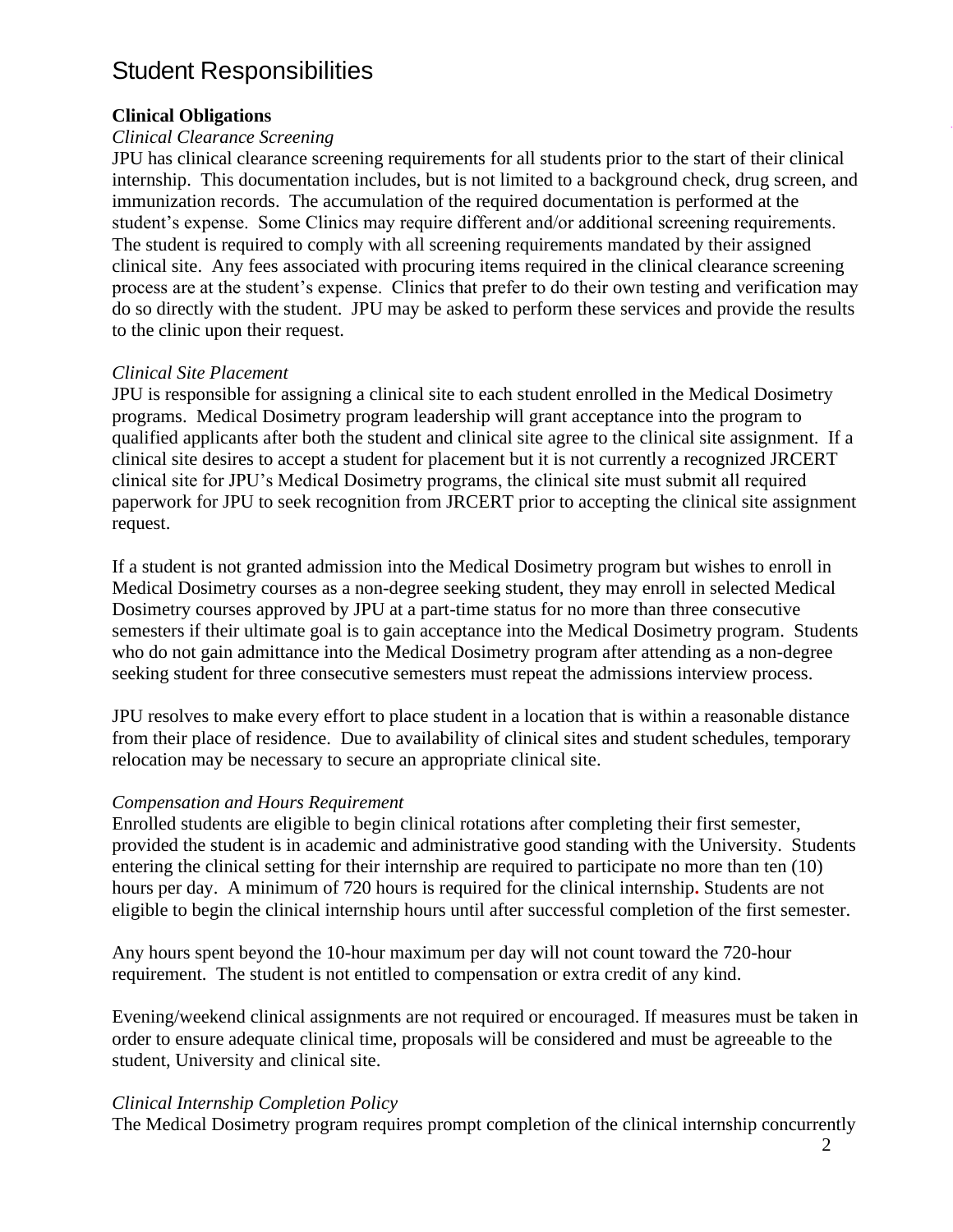with didactic instruction as outlined by the Joint Review Committee on Education in Radiologic Technology (JRCERT).

Students are required to submit their internship journal including all required paperwork outlined in the *Clinical Guidance for Students* document no later than thirty (30) days after completion of the 720 hours. If the student has not submitted the required journal documentation within the stated time frame, they are considered non-compliant with Clinical Obligations required for the program and will be placed on Administrative Hold. Refer to the Administrative Hold Policy in the ACADEMIC POLICIES section of the Academic Catalog.

Tuition for the clinical internship is charged during the last semester of didactic instruction. Failure to complete the internship hours or submit the clinical journal within the timeframe outlined in this policy will result in tuition for the clinical internship being charged to the student's account each semester the student is enrolled in the clinical internship after didactic instruction is complete.

Students who are unable to start their internship during the second semester of the program or maintain minimum hours per week outlined by this policy due to unforeseen circumstances beyond the control of student will not automatically be subject to tuition being charged for each semester the student is enrolled in the clinical internship after didactic instruction is complete. The President and Program Director will address unforeseen circumstances on a case-by-case basis.

#### *Loss of an Assigned Clinical Site or Failure to Accept a Site Assignment*

There are various reasons why a student may lose an assigned clinical site either before or after they begin their clinical internship. Some reasons may be unpredictable and/or unpreventable by the University. Any student who loses their assigned clinical site must accept the next clinical site assignment they are offered, even if it means temporary relocation is required. Program leadership makes every effort to consider the student's current location when working on clinical site assignments. If the student chooses not to accept the subsequent clinical site they are offered, they are considered non-compliant with Clinical Obligations required for the program and will be placed on Administrative Hold. Refer to the Administrative Hold Policy in the ACADEMIC POLICIES section of the Academic Catalog.

#### <span id="page-3-0"></span>**Screening Process**

*Review* 1. Watch the Clinical Internship Expectations video

#### *Documentation*

- Create your account in Castlebranch by going to<https://portal.castlebranch.com/jc68> and setting up your account.
- Order your package: RV98 (background check, drug test, and medical document manager).
- If you have questions or need assistance from Castlebranch Technical Support, ways to contact them are located [HERE.](https://app.sycamorecampus.com/public_documents.php?id=1074&docid=131421)
	- o CPR American Red Cross or American Heart Association Healthcare Provider CPR Course
	- o Health Insurance
	- o Drug test
	- o Background check
	- o TB Quantiferon Gold blood test completed within the past 12 months
	- $\circ$  Hepatitis B<sup>\*</sup>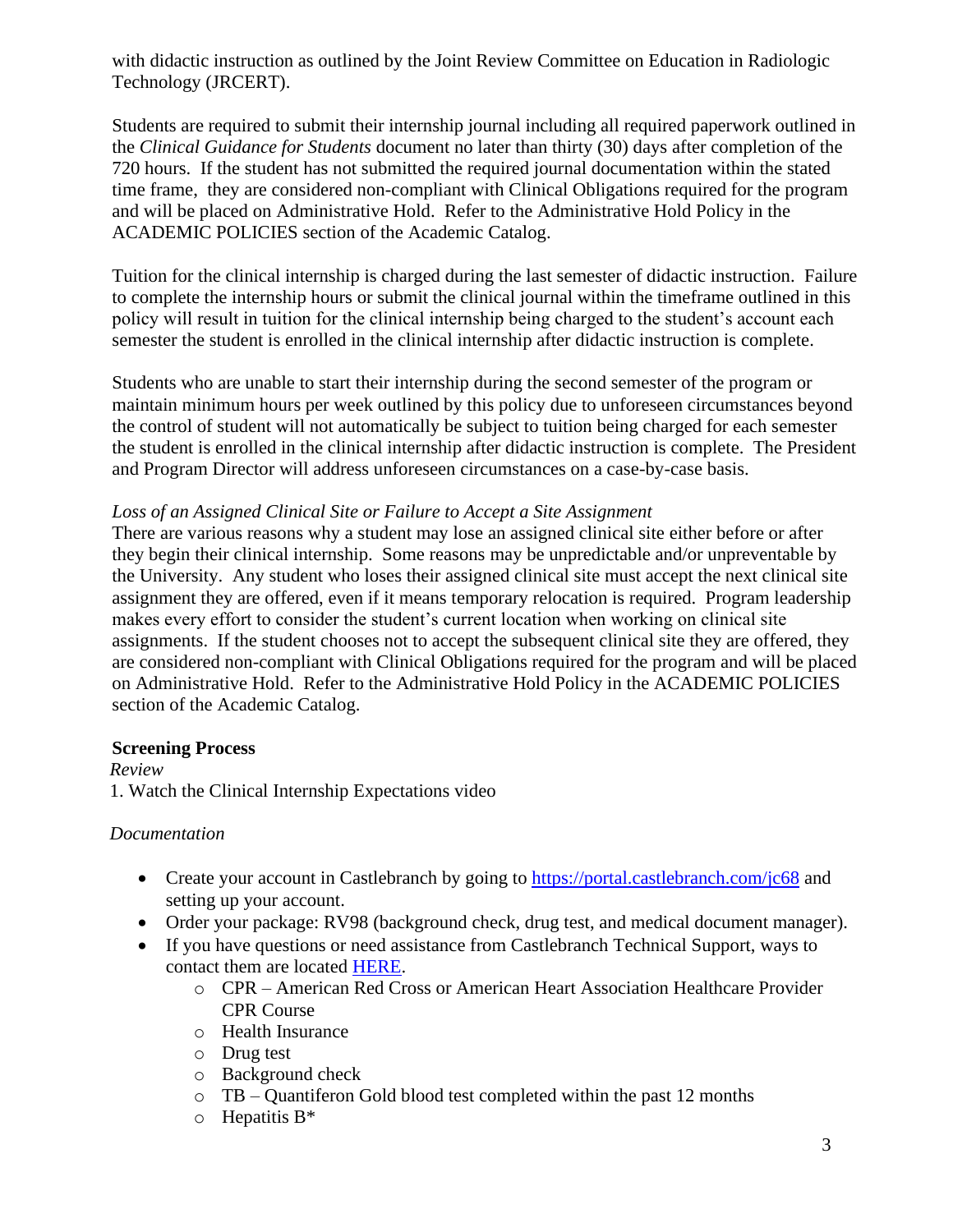- o Rubella\*
- o Rubeola\*
- o Mumps\*
- o Tdap\*
- o Varicella\*
- o Annual flu shot
- o Annual radiation safety training form
- o Annual MRI safety training form
- o Complete the HIPPA and OSHA Completion Form located on Castlebranch

\*This requires immunization documentation submitted or a titer.

• Submit the signed **Medical Dosimetry Clinical Internship Acknowledgement** Form

#### *Training*

- 1. Complete Radiation Safety Training
	- a. Submit the Radiation Safety Training Form
	- b. Complete the Radiation Safety Quiz
- 2. Complete MRI Safety Training
	- a. View the training video
	- b. Sign and submit the MRI Safety Form
	- c. Fill out and submit the MRI Safety student screening form
- 3. Complete HIPAA and OSHA Training
	- a. View the HIPAA and Cultural Diversity Video (PowerPoint is also available)
	- b. View the Infection Control Video
	- c. Review the Blood Borne Infection Control Guidelines
	- d. Review the Infection Control PowerPoint
	- e. Review the OSHA and Healthcare PowerPoint
	- f. Complete the Infection Control Quiz
	- g. Complete the HIPAA and OSHA Completion Form

#### *Dosimeter*

When you receive your dosimeter from JPU in the mail, complete and submit the JPU Dosimeter Policy.

**Once all items are completed, JPU will reach out to your preceptor to schedule a starting date and Preceptor/Student meeting. You'll receive confirmation that you may start your internship hours.**

<span id="page-4-0"></span>You are required to complete every competency. Students in the Bachelor's Medical Dosimetry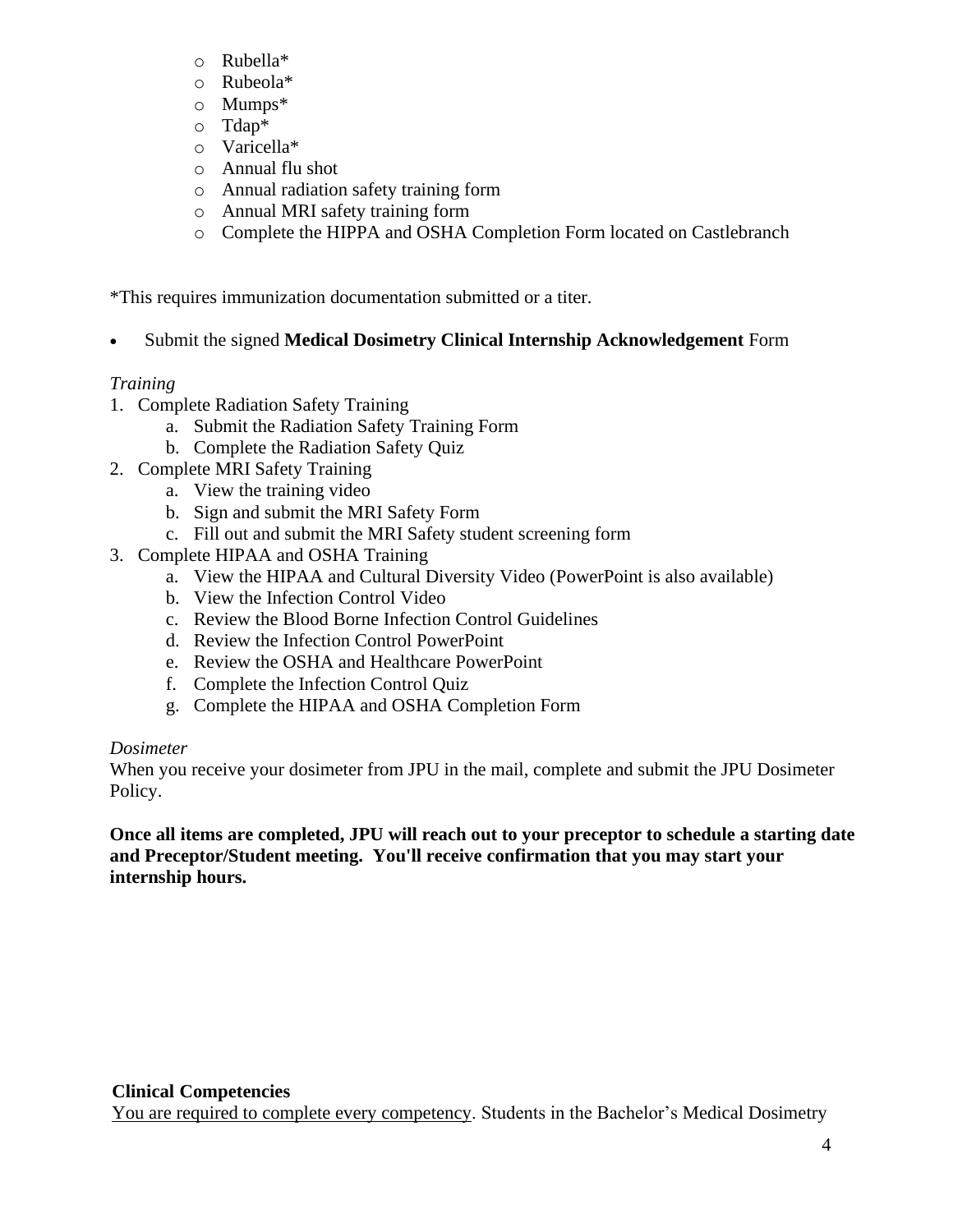program are required to complete all competencies listed in the "BS Medical Dosimetry Clinical Competencies" document available through JPU's online campus. Students in the Master of Science in Medical Dosimetry program are required to complete all competencies listed in the "MS Medical Dosimetry Clinical Competencies" document available through JPU's online campus.

"Completion" is defined as carrying out all the activities listed under the "deliverable" heading of the list of clinical competencies, and then having your site coordinator verify completion and then sign off the competency as completed.

You are expected to complete the clinical competencies prior to graduation. The specific timeline for doing so is ultimately your responsibility, but, as noted above, the site coordinator should be involved in developing a schedule for completing the work. Running over this time period is not in and of itself an issue, so long as timely progress continues. Meet regularly with your site coordinator to evaluate your progress.

You are required to turn in your journal, which must include ALL calculations, observations, discussions, etc. for deliverables.

Here are some important points to bear in mind during your internship:

- $\checkmark$  Remember during your internship that you are a professional representing JPU.
- $\checkmark$  Be aware of patient information privacy, site security, and site confidentiality issues. If you ever have any questions in this area, you should consult your site coordinator before proceeding.
- $\checkmark$  You should not work alone during your internship. When asked to "perform" a task, don't carry it out if you are uncomfortable with the procedure, unfamiliar with the procedure, or would be performing a task that you are not licensed or certified to perform if licensing or certification is necessary. Direct patient contact procedures *must* be performed under the direct supervision of a credentialed practitioner. Always arrange working times with your coordinator.
- $\checkmark$  Get trained in radiation, chemical, biological and other health  $\&$  safety concerns. Talk with your site coordinator to schedule training in these areas if you have not been trained on them on-site.

#### <span id="page-5-0"></span>**Clinical Structure**

The timeline below represents the student's expected progress through the clinical internship. This is provided as a sample for general guidance. Due to the nature of the clinical program and clinical sites, certain competencies may be engaged at a schedule that differs from that presented below.

\*\*\*During the entire clinical internship, students are responsible for the JPU Clinical Competencies as provided in the Clinical Competencies Checklist.

The schedule below is separated into 4 tracks, each consisting of 180 hours. Feedback is provided to the student and the program by the preceptor on the student's progress after each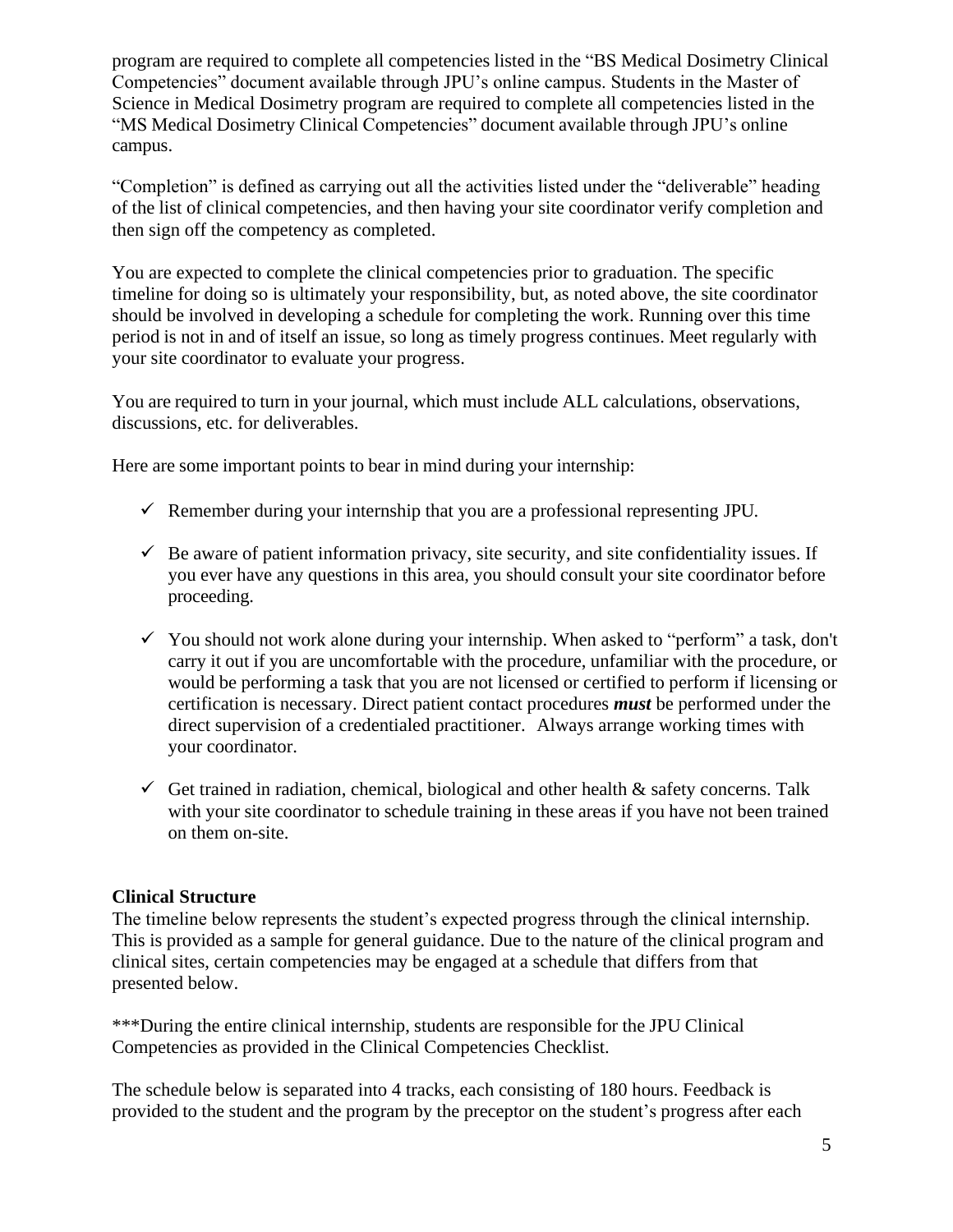track utilizing the feedback forms provided.

| <b>Track 1</b>                                        |
|-------------------------------------------------------|
| Professionalism and Ethics (outline provided)         |
| <b>Clinical Process:</b>                              |
| $\checkmark$ Observation with Physician               |
| <b>Observation with Nurse</b>                         |
| $\checkmark$ Observation with Therapist               |
| $\checkmark$ Chart Rounds                             |
| <b>Tumor Boards</b>                                   |
| <b>Simulation Process and Procedures</b>              |
| <b>Treatment Process and Procedures</b>               |
| <b>Treatment Planning Process and Procedures, EMR</b> |
| Radiation Safety in Radiation Oncology                |
| 3D and IMRT Planning                                  |
| JPU Clinical Competencies ***                         |

| <b>Track 2</b>                                                       |
|----------------------------------------------------------------------|
| Safety is No Accident Module                                         |
| 3D and IMRT Planning                                                 |
| <b>VMAT Planning</b>                                                 |
| <b>Image Fusion</b>                                                  |
| <b>Patient Treatment QA</b>                                          |
| Radiation Safety in other Disciplines (Nuclear Medicine / Radiology) |
| <b>RTOG Protocols</b>                                                |
| Literature Review Due (for graduate program students only)           |
| <b>JPU Clinical Competencies</b> ***                                 |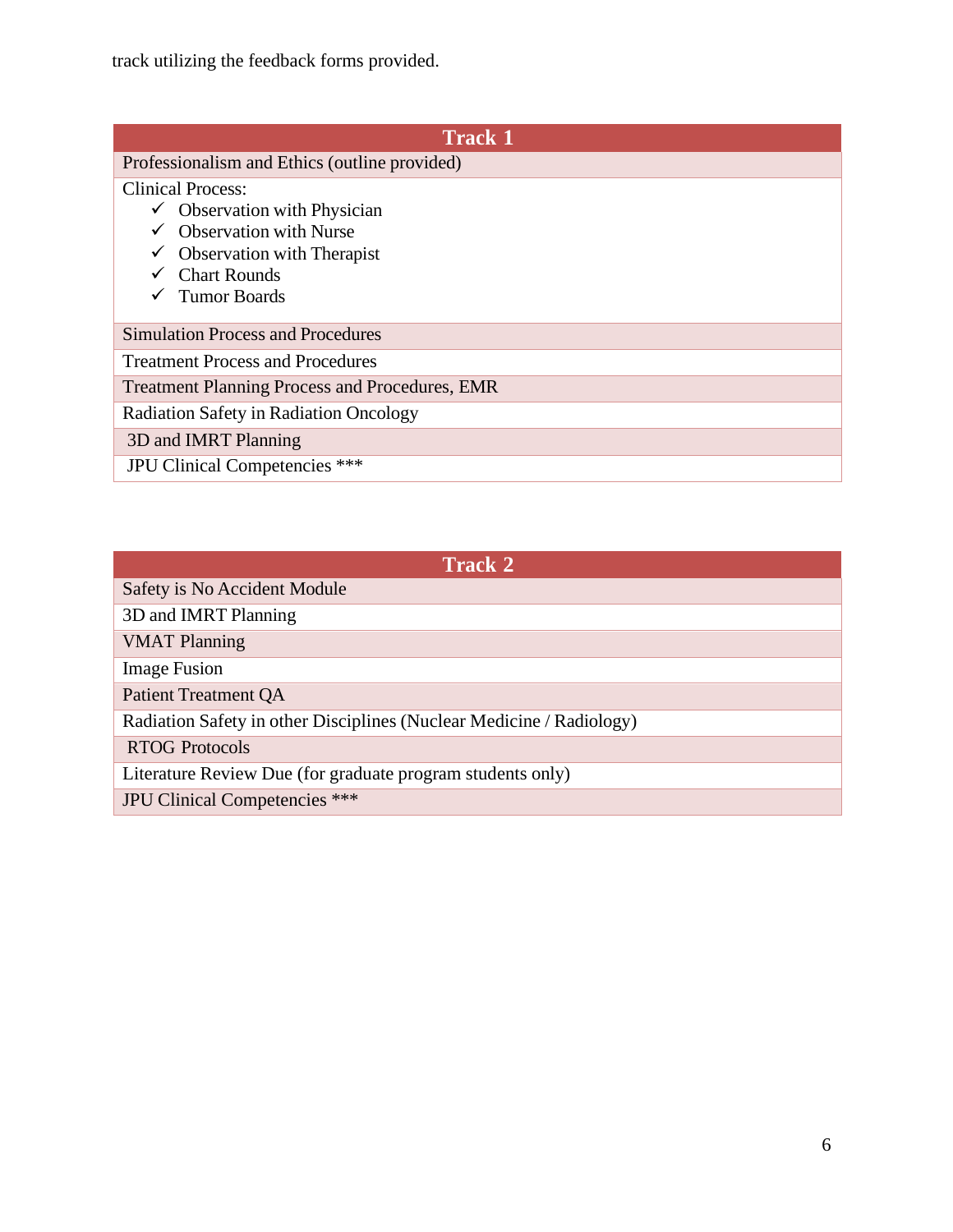| <b>Track 3</b>                              |
|---------------------------------------------|
| <b>AAPM Task Group 100: Risk Assessment</b> |
| 3D and IMRT Planning                        |
| <b>VMAT Planning</b>                        |
| Specialty Procedures (e.g.-Brachytherapy)   |
| Plan Benchmarking                           |
| <b>Radiation Safety Meeting</b>             |
| Physics QA                                  |
| JPU Clinical Competencies ***               |

| <b>Track 4</b>                                                     |  |
|--------------------------------------------------------------------|--|
| 3D and IMRT Planning                                               |  |
| <b>VMAT Planning</b>                                               |  |
| <b>Specialty Procedures</b>                                        |  |
| Patient QA and Physics / Dosimetry Consult                         |  |
| <b>Medical Informatics in Oncology</b>                             |  |
| Physics QA                                                         |  |
| Clinical Research Project Due (for graduate program students only) |  |
| JPU Clinical Competencies ***                                      |  |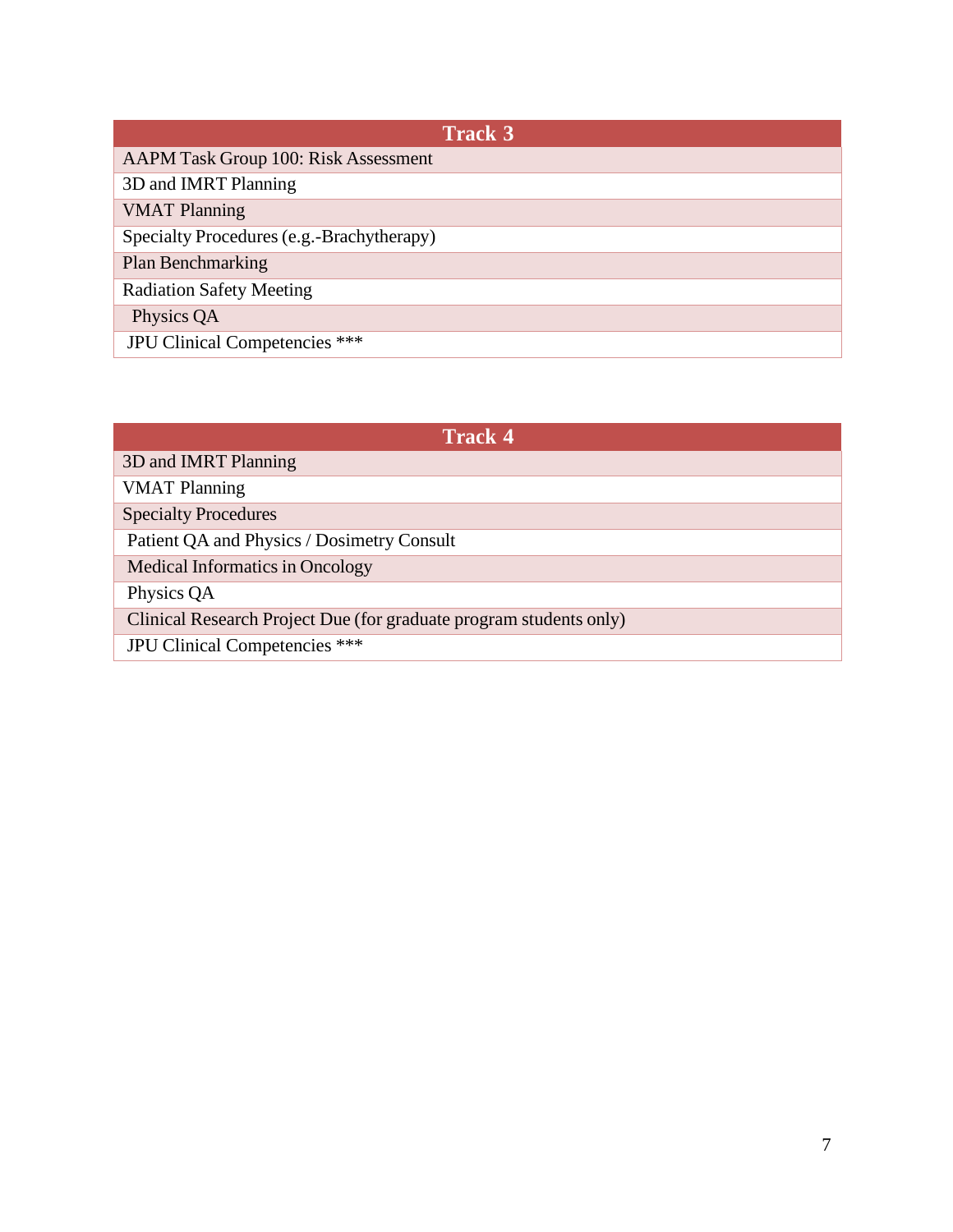| <b>Professionalism and Ethics</b>                                          | <b>How covered</b> | <b>Comments</b> |  |
|----------------------------------------------------------------------------|--------------------|-----------------|--|
| <b>Professionalism</b>                                                     |                    |                 |  |
| Definition of a profession and<br>$\circ$<br>professionalism               |                    |                 |  |
| Elements of a profession<br>$\circ$                                        |                    |                 |  |
| Definition of a professional<br>$\circ$                                    |                    |                 |  |
| Elements of professionalism<br>$\circ$                                     |                    |                 |  |
| How is professionalism judged?<br>$\circ$                                  |                    |                 |  |
| Do's and don'ts of professionalism<br>$\circ$                              |                    |                 |  |
| Physician's charter and applicability to<br>$\circ$<br>physicists          |                    |                 |  |
| Leadership                                                                 |                    |                 |  |
| Vision and charisma<br>$\circ$                                             |                    |                 |  |
| Qualities of leaders<br>$\circ$                                            |                    |                 |  |
| Rules of leadership<br>$\circ$                                             |                    |                 |  |
| Causes of leadership failure<br>$\circ$                                    |                    |                 |  |
| <b>Ethics</b>                                                              |                    |                 |  |
| Ethics of a profession<br>$\circ$                                          |                    |                 |  |
| Ethics of an individual<br>$\circ$                                         |                    |                 |  |
| Interactions with colleagues and co-<br>$\circ$<br>workers                 |                    |                 |  |
| Interactions<br>with<br>patients<br>and<br>the<br>$\circ$<br>public        |                    |                 |  |
| Confidentiality<br>$\circ$                                                 |                    |                 |  |
| Peer review<br>O                                                           |                    |                 |  |
| <b>Negotiation</b> skills<br>$\circ$                                       |                    |                 |  |
| Relationships with employers<br>$\circ$                                    |                    |                 |  |
| Conflicts of interest<br>$\Omega$                                          |                    |                 |  |
| Ethics in research<br>$\circ$                                              |                    |                 |  |
| Use of animals in research<br>$\circ$                                      |                    |                 |  |
| Use of humans in research<br>$\circ$                                       |                    |                 |  |
| Relationships with vendors<br>$\circ$                                      |                    |                 |  |
| Publication ethics<br>$\circ$                                              |                    |                 |  |
| Ethics<br>$\dot{m}$<br>graduate<br>and<br>resident<br>$\circ$<br>education |                    |                 |  |
| Selected case studies<br>$\circ$                                           |                    |                 |  |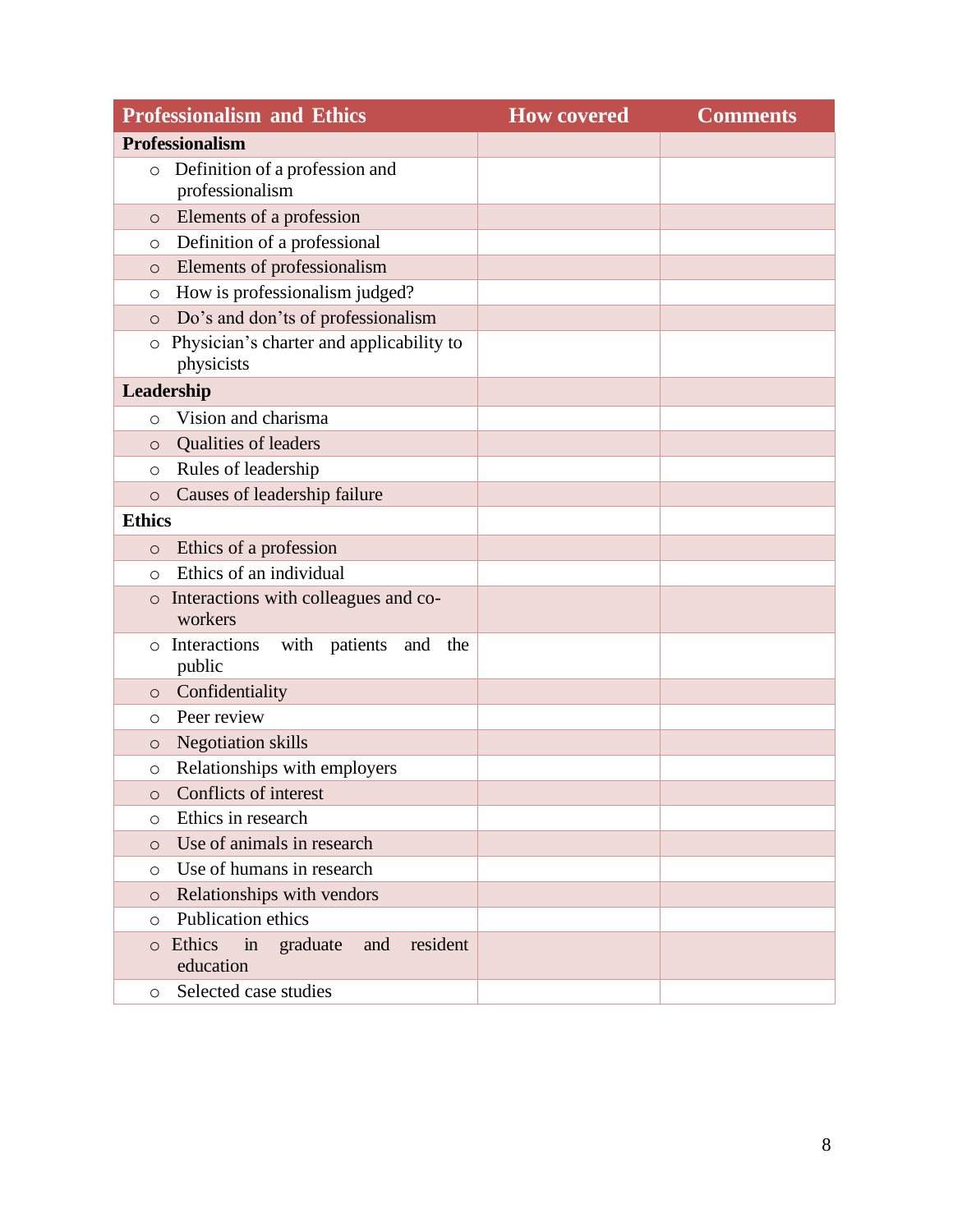#### <span id="page-9-0"></span>**Literature Review**

*Each Medical Dosimetry graduate program student* must complete a clinically oriented research project. The literature review is the first step of this process and is due at the end of Track 2. The literature review accomplishes the following steps of the research process:

- 1. Decide on a topic
- 2. Identify literature on the topic and analyze
- 3. Summarize the findings and write a review
- 4. Identify your hypothesis and method for data collection and review

The following mentors can assist with your literature review and research project on areas such as applicable topics, validity of research methods, and timeliness and quality of research:

- $\checkmark$  David Phebus, MS, CMD, R.T.(T.), Medical Dosimetry Program Director
- $\checkmark$  Steve Goetsch, Ph.D., DABMP, Senior Medical Physicist

Your literature review must be submitted to Dave Phebus, Program Director, along with your Track 2 completion paperwork.

#### <span id="page-9-1"></span>**Research Project**

*Each Medical Dosimetry graduate program student* must complete a clinically oriented research project. The literature review is the first step of this process. Once the literature review is complete and approved by the mentor, perform research by collecting data and analyzing results. The research project is due at the end of Track 4. Although not required to receive credit, options for your research project include submitting your paper for publication, presenting a poster at a professional meeting, or delivering a lengthy presentation.

Your research paper must be submitted to Dave Phebus, Program Director, along with your Track 4 completion paperwork.

## <span id="page-9-2"></span>Clinical Preceptor Role

The role of the Clinical Preceptor is to maintain knowledge of the program mission and goals, understand the clinical objectives and clinical evaluation system, monitor and evaluate student's progress and clinical competence, provide students with clinical instruction and supervision, participate in the assessment process as appropriate, and possess current knowledge of, and enforce, current program clinical policies and procedures.

## <span id="page-9-3"></span>Clinical Staff Role

The role of Clinical Staff is to understand the clinical competency system, understand requirements for student supervision, possess current knowledge of program clinical policies and procedures, and support the educational process by monitoring and evaluating student's progress and clinical competence, as appropriate.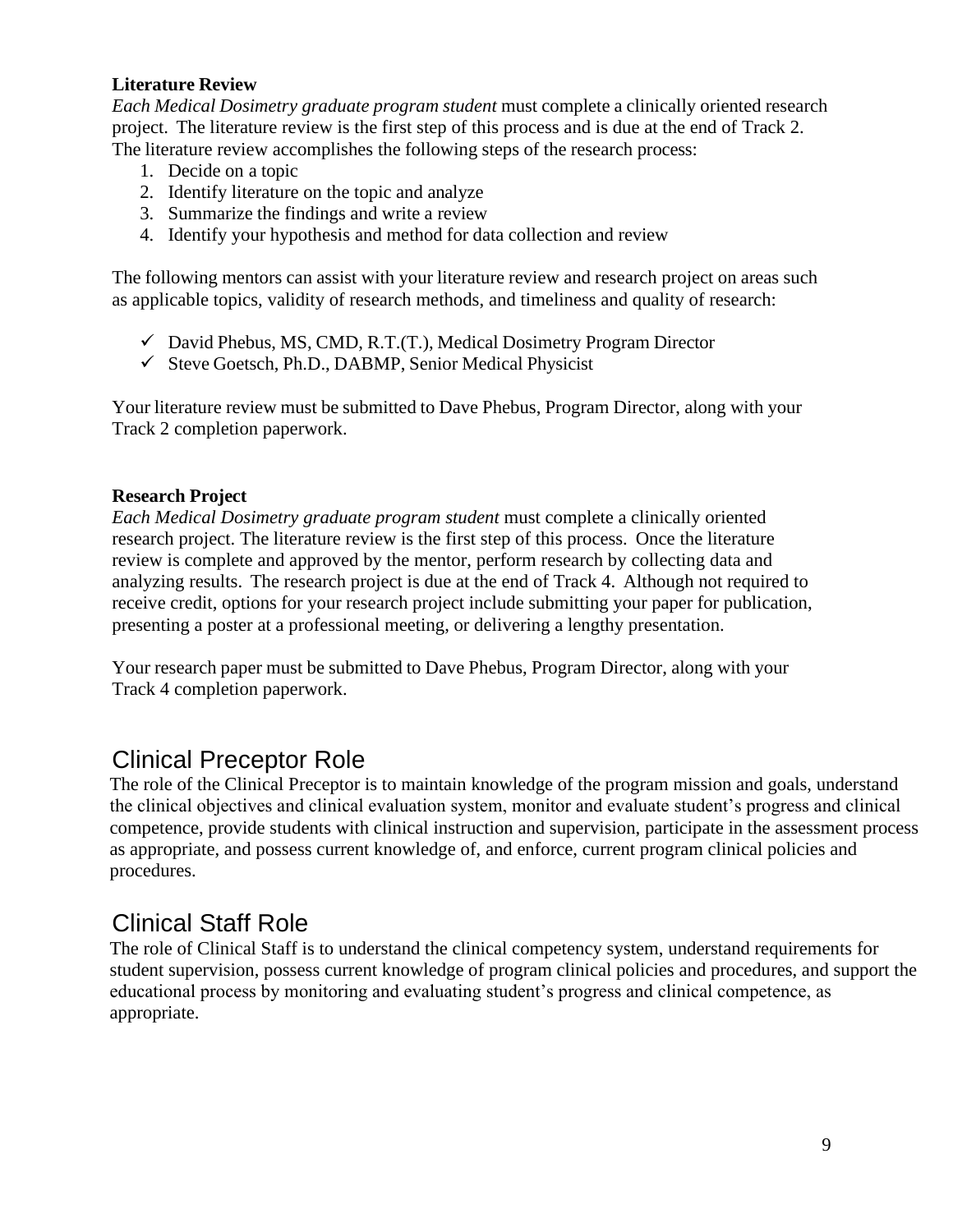#### **JPU Medical Dosimetry Internship Track 1 Student Evaluation**

<span id="page-10-0"></span>This form is to be completed by the preceptor at the completion of Track 1 (180 contact hours) of clinical internship. Preceptors should schedule a conference with the student at the completion of Track 1 to discuss student progress and potential areas for improvement. The preceptor must indicate whether the student is eligible to continue to Track 2 (Question #5 below). This form must be signed by the preceptor and student and returned to the school office for retention in the student's record.

Clinical Site

Evaluator Name Student Name

- 1. Please indicate what clinical processes (e.g. observation with a nurse, chart rounds, tumor board) the student observed/completed during Track 1.
- 2. List simulation procedures the student participated in during this track.
- 3. Indicate treatment delivery procedures the student observed during this track.
- 4. Is the student able to answer questions on radiation safety practice in radiation oncology? Please explain.
- 5. Did the student follow the direct supervision requirement while involved with patient contact competencies? Is the student competent and prepared to proceed to Track 2 of the clinical internship experience? Please explain.

| Preceptor Signature: | Date: |
|----------------------|-------|
|                      |       |
|                      |       |

Student Signature: Date: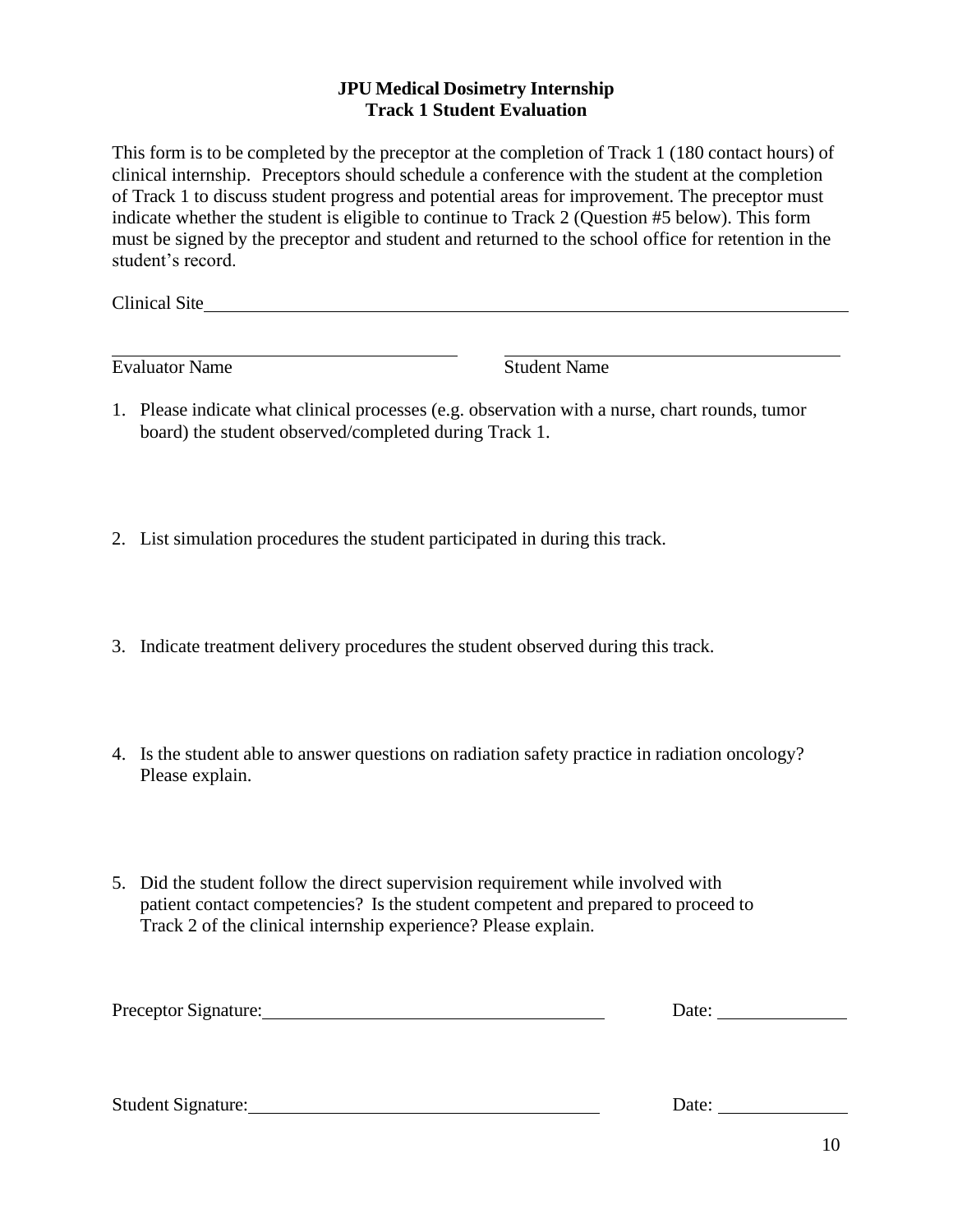#### **JPU Medical Dosimetry Internship Track 2 Student Evaluation**

<span id="page-11-0"></span>This form is to be completed by the preceptor at the completion of Track 2 (360 total contact hours) of clinical internship. Preceptors should schedule a conference with the student at the completion of Track 2 to discuss student progress and potential areas for improvement. The preceptor must indicate whether the student is eligible to continue to Track 3 (Question #5 below). This form must be signed by the preceptor and student and returned to the school office for retention in the student's record.

Clinical Site

Evaluator Name Student Name

- 1. Please indicate what patient treatment QA the student observed/completed during Track 2.
- 2. List types of treatment planning procedures (3-D, IMRT, etc.) the student participated in during this track.
- 3. Is the student able to answer questions on RTOG and other clinically relevant treatment protocols? Please explain.
- 4. Is the student able to answer questions on radiation safety practice in other disciplines (Nuclear Medicine, MRI, Radiology, etc.)? Please explain.
- 5. Did the student follow the direct supervision requirement while involved with patient contact competencies? Is the student competent and prepared to proceed to Track 3 of the clinical internship experience? Please explain.

| Preceptor Signature: | Date: |
|----------------------|-------|
|                      |       |
| Student Signature:   | Date: |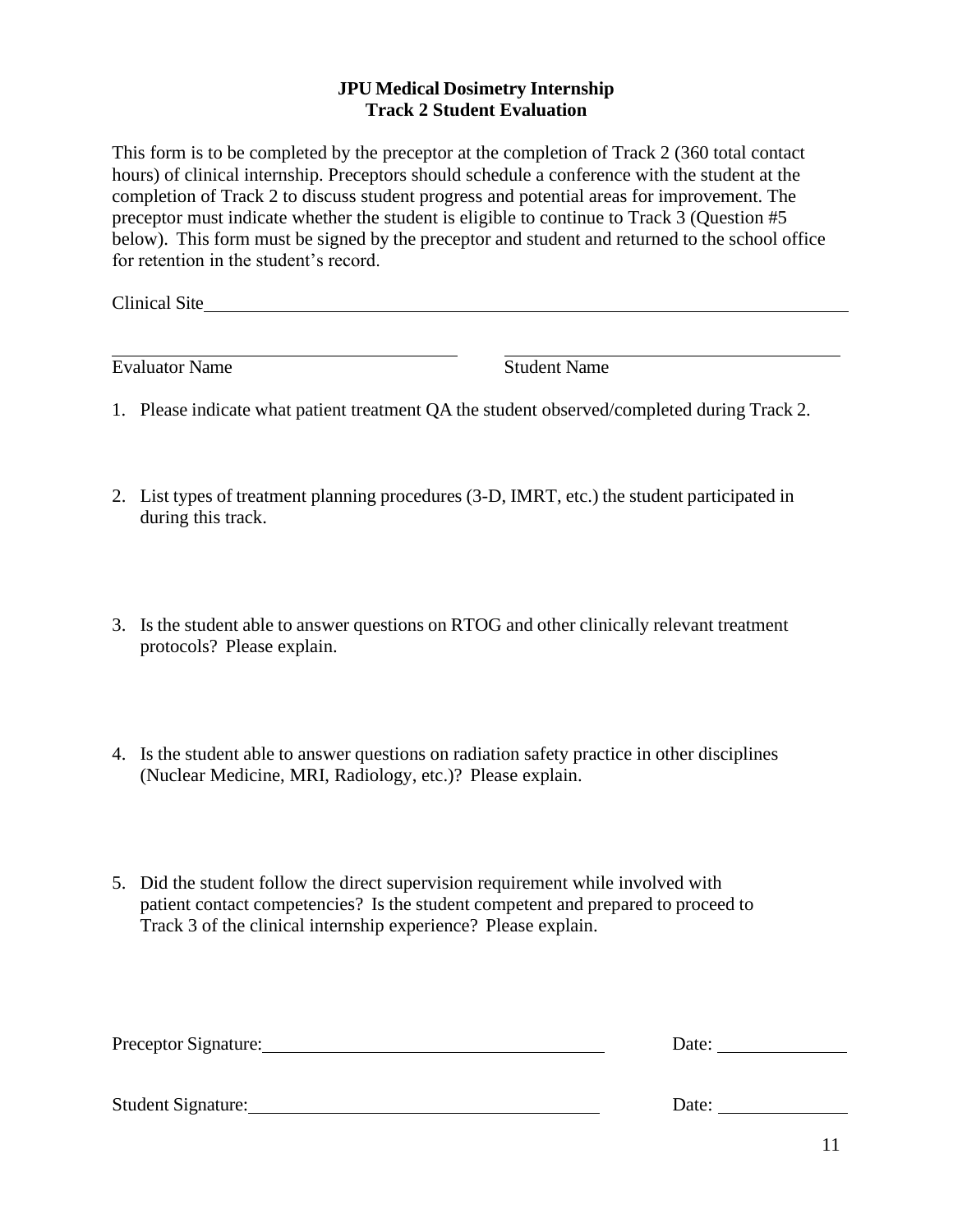#### **JPU Medical Dosimetry Internship Track 3 Student Evaluation**

<span id="page-12-0"></span>This form is to be completed by the preceptor at the completion of Track 3 (540 total contact hours) of clinical internship. Preceptors should schedule a conference with the student at the completion of Track 3 to discuss student progress and potential areas for improvement. The preceptor must indicate whether the student is eligible to continue to Track 4 (Question #5 below). This form must be signed by the preceptor and student and returned to the school office for retention in the student's record.

Clinical Site

Evaluator Name Student Name

- 1. Please indicate what physics QA the student observed/completed during Track 3.
- 2. List types of treatment planning procedures (3-D, IMRT, VMAT, etc.) the student participated in during this track.
- 3. Is the student able to answer questions on AAPM Task Group 100? Please explain.
- 4. Please indicate what specialty procedures (Brachytherapy, SRS, SBRT, etc.) the student observed/completed during Track 3.
- 5. Did the student follow the direct supervision requirement while involved with patient contact competencies? Is the student competent and prepared to proceed to Track 4 of the clinical internship experience? Please explain.

| Preceptor Signature: | Date: |
|----------------------|-------|
|                      |       |
| Student Signature:   | Date: |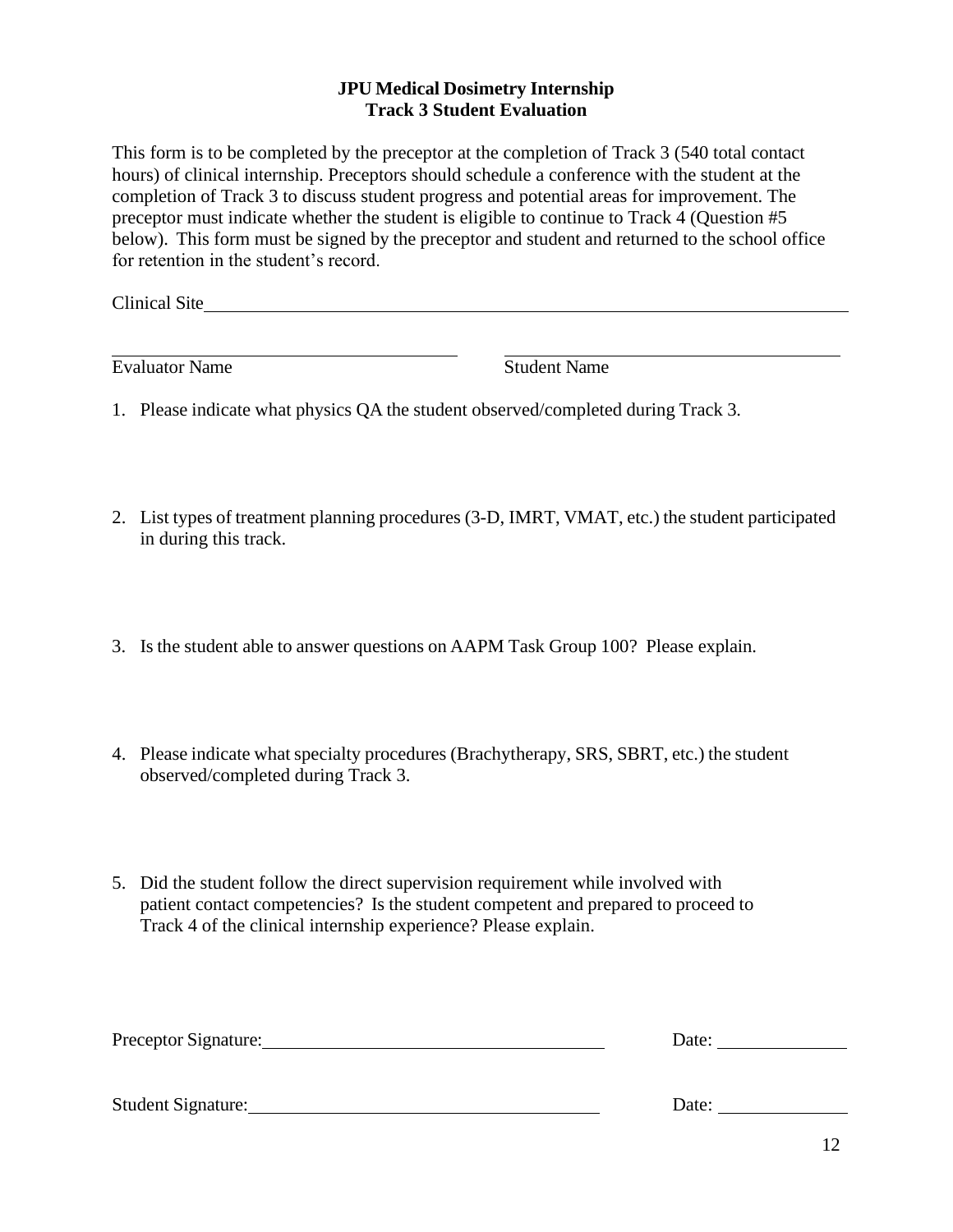#### **JPU Medical Dosimetry Internship Track 4 Student Evaluation**

<span id="page-13-0"></span>This form is to be completed by the preceptor at the completion of Track 4 (720 total contact hours) of clinical internship. Preceptors should schedule a conference with the student at the completion of Track 4 to discuss student achievement during the clinical internship and potential professional life-long learning opportunities. The preceptor must indicate whether the student is eligible to complete the clinical internship course (Question #5 below). This form must be signed by the preceptor and student and returned to the school office for retention in the student's record.

Clinical Site

Evaluator Name Student Name

- 1. Please indicate what patient specific QA and physics QA procedures the student completed during Track 4.
- 2. List types of treatment planning procedures (3-D, IMRT, VMAT, etc.) the student participated in during this track.
- 3. Is the student able to answer questions on medical informatics, including billing for clinical procedures? Please explain.
- 4. Please indicate what specialty procedures (Brachytherapy, SRS, SBRT, etc.) the student completed during Track 4.
- 5. Did the student follow the direct supervision requirement while involved with patient contact competencies? Is the student eligible to complete the clinical internship experience? Please explain.

| Preceptor Signature: | Date: |  |  |
|----------------------|-------|--|--|
|                      |       |  |  |
|                      |       |  |  |

Student Signature: Date: Date: Date: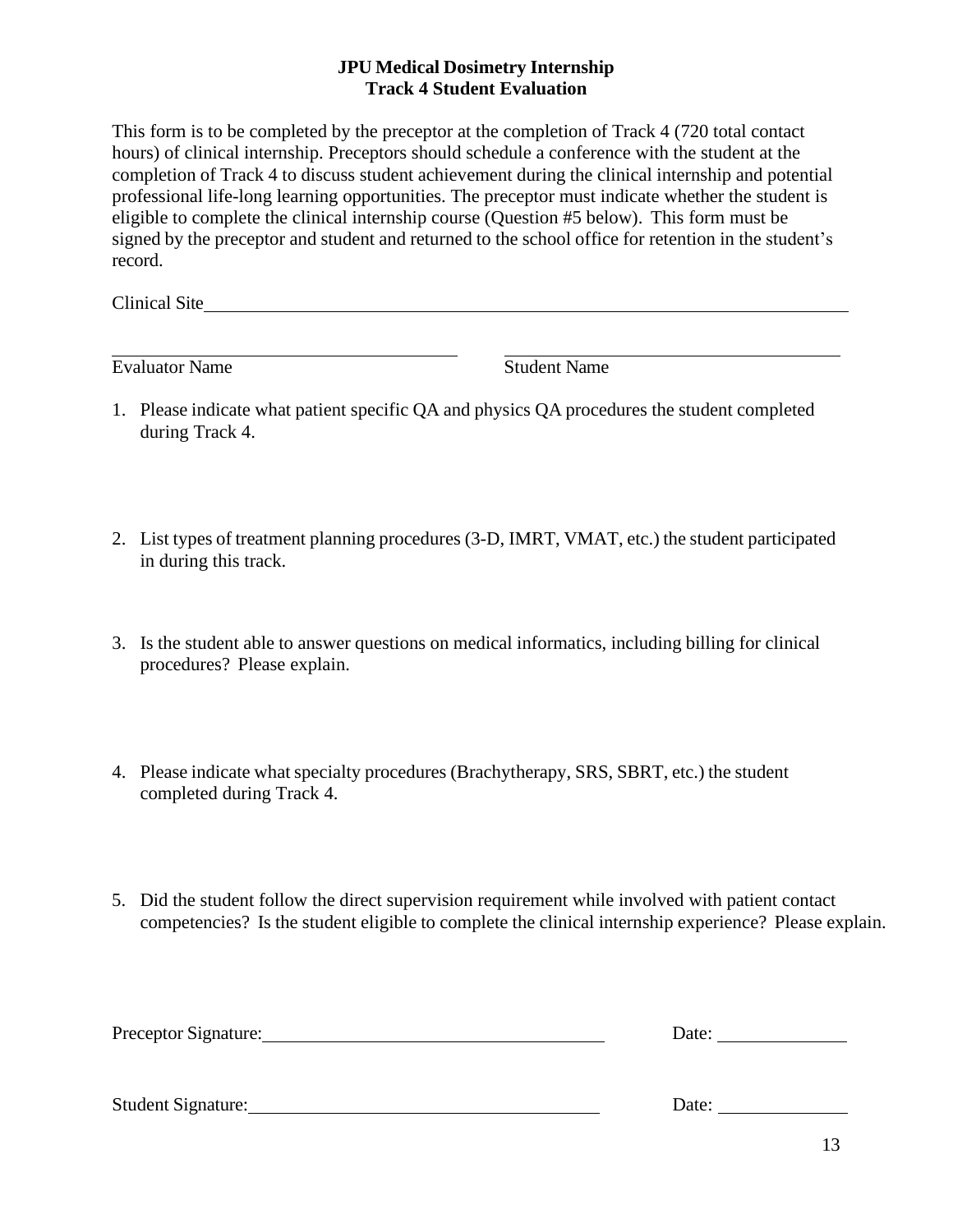## <span id="page-14-0"></span>Specific Guidance on Deliverables

#### **"View Presentation"**

This indicates that the student should watch a presentation or lecture corresponding to the topic. The presentations will be made available through the JPU course management system in a similar fashion to the lectures for didactic courses. If a particular presentation is available, the student is expected to watch it, even if the student is excused from other parts of that competency. The only means of being excused from watching a presentation is if that particular presentation is not available.

#### **"Discuss in Journal"**

This indicates that the student should discuss any associated deliverables and topics in the competency. This could include commenting on the contents of a lecture, recording observations of a procedure, summarizing a report, recording notes taken during a calibration, and so on. The specifics of the journal are discussed below.

#### **"Document" / "Document and Discuss"**

This indicates that the student is expected to provide relevant documentation, if any, for the other deliverables or activities in the competency. For instance, this could mean attaching a completed copy of worksheets or checklists used in a calibration. Be sure to respect any confidentiality and patient privacy needs when attaching documents.

If a competency does not have a "document" deliverable, do not assume that there is no documentation that may need to be attached. "Document" indicates that there will be an attachment; its absence does not indicate that there is no attachment. If you have any questions, please ask your coordinator or contact the school.

#### **"Attend"**

This indicates that the student is expected to sit in on a session or meeting. If your coordinator is not present at the meeting, have one other attendee countersign the coordinator's signature. For repeated meetings such as chart rounds, it is only necessary to have one countersignature.

#### **"Observe"**

This indicates that the student should observe a procedure. Shadow one of the physicists present, if possible, otherwise a dosimetrist, therapist, service engineer or other worker appropriate to the activity. Do not perform any action that you are uncomfortable in performing, untrained to perform, or incapable of performing.

#### **"Perform"**

This indicates that the student is to carry out an activity. Coordinate ahead of time with your coordinator a time to carry out these tasks—do not work alone, and do not work without your coordinator's approval. Do not attempt to perform any procedure that you are uncomfortable in performing, untrained to perform, or incapable of performing.

#### **"Identify"**

This indicates that the student should identify the equipment on-site, and provide spec sheets and other relevant reports, if possible.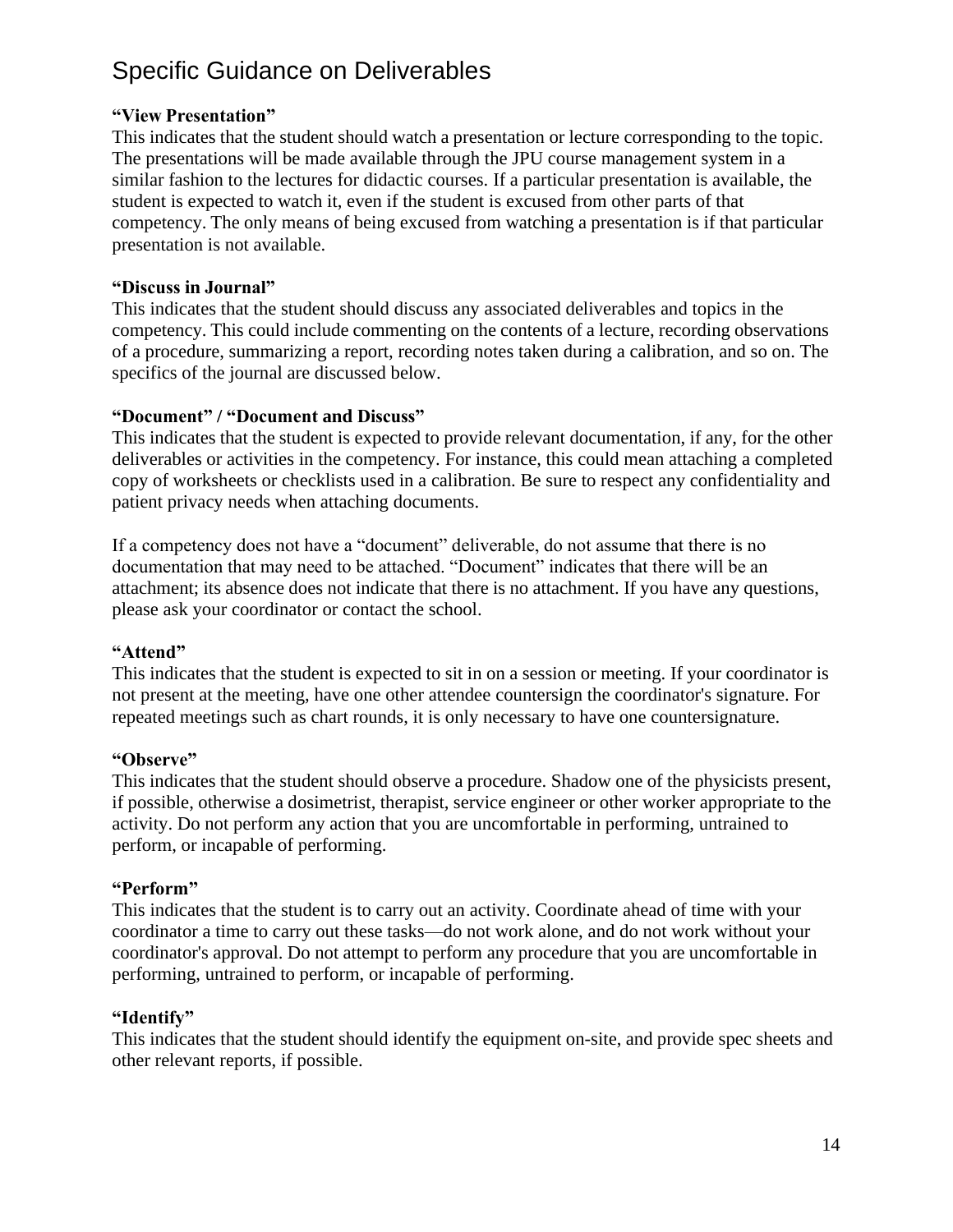#### <span id="page-15-0"></span>**Mandatory Competency Evaluation Form**

Each competency completed must have a Mandatory Competency Evaluation Form provided. The Evaluation Form is part of this document. The Clinical Preceptor at each clinical site is required to use this Evaluation Form for each competency completed.

## <span id="page-15-1"></span>Student Journal

The primary student-generated deliverable for the internship is your student journal. You are expected to update this journal regularly (ideally every day you are working at the site) as a log of what you learn, study, and experience during your internship. There are specific activities and calculations that are called out in the CC document, but you should view the journal as a place to record your thoughts, ideas, observations, and notes in addition to being a place to record your formal responsibilities. The quality and completeness of your journal reflects on your overall experience during the internship. It is also intended to be completed over the course of your internship, so it is important that you make regular entries.

We would like to have your journal organized by competency, if possible. Use the code numbers given in the CC document (for instance, Sample Analysis by Scintillation Detection is #R1). Organize your journal in a way that will allow you to keep this format while being able to update regularly.

You must have an entry for each competency on the list. The entry must at least include the calculations, discussions, or other activities that are specified in the CC document under the "deliverable" heading. A discussion should be included with ANY calculation or observation, even if not specifically called out in the CC document. For instance, if you are asked to "observe a wipe count," your discussion should include the details of what you observed as the wipe was taken and counted, which could include the area of the facility that was wiped, the size of the wipe area, the type of counter used, the reason for doing the wipe survey, the regulations that required that survey, etc.

Please attempt to keep all documents, whether printouts or scratch paper etc., in the same format, so that you have one cohesive "journal" to turn in. Although the minimum is to complete the deliverables, you are very strongly encouraged to add any other documents, notes, etc. that you generate. You will want to keep a copy of any important documents or notes, however, for your later reference, as your journal will NOT be returned to you.

You may keep your journal electronically or on paper. In either case, you are expected to keep it in prosaic, scientific-writing style. Narrative style is acceptable when documenting a procedure but be sure to explain what you are doing as you document doing it. All sources/references are to be cited using AMA format.

If you are keeping your journal on paper be aware that you will be doing a very large amount of writing: write in pen and legibly enough to be read. Include a written journal in the same binder as the CC sheet, if at all possible.

If you are keeping your journal electronically, please keep it as a .DOC or .ODT file, or other text-document format. Do not keep it as a spreadsheet or PowerPoint presentation, as these are not conducive the prosaic style of writing expected of you. Back up your journal regularly!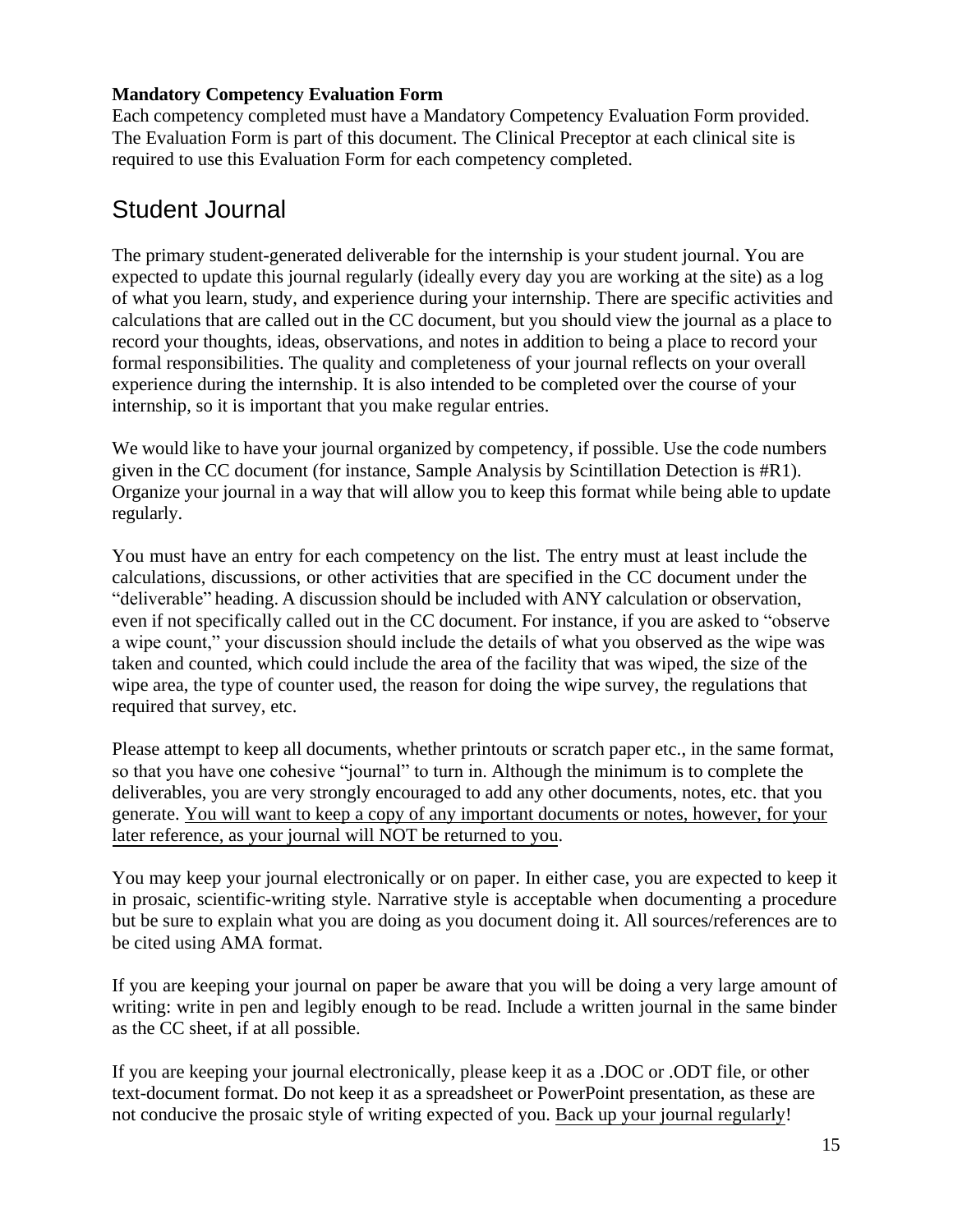## Rubric for Internship Journal

<span id="page-16-0"></span>Note: A score of 3 or higher in each evaluation area must be achieved for successful completion of the internship journal.

| <b>Score</b><br><b>Levels</b> | <b>Content</b>                                                                                                                                                                                                                        | <b>Conventions</b>                                                                                                                                                           | Organization                                                                                                                                                                             | <b>Scope/Detail</b>                                                                                                                                                                          |
|-------------------------------|---------------------------------------------------------------------------------------------------------------------------------------------------------------------------------------------------------------------------------------|------------------------------------------------------------------------------------------------------------------------------------------------------------------------------|------------------------------------------------------------------------------------------------------------------------------------------------------------------------------------------|----------------------------------------------------------------------------------------------------------------------------------------------------------------------------------------------|
| 4                             | - Is well thought out and<br>presented<br>- Indicates high level application<br>of critical thinking skills<br>- Has all required components<br>- Is factually accurate                                                               | - No spelling,<br>grammatical, or<br>punctuation errors<br>- High-level use of<br>vocabulary and word<br>choice                                                              | • Information is<br>clearly focused in<br>an organized and<br>thoughtful manner<br>- Information is<br>constructed in a<br>logical pattern to<br>enhance<br>understanding.               | - Includes detailed information for each<br>case or project presented<br>Is comprehensive and covers all<br>relevant aspects of the case or project                                          |
| 3                             | - Is fairly well thought out and<br>presented<br>- Indicates critical thinking that is<br>apparent to the reader<br>- Has all required components<br>- Is accurate                                                                    | - Few spelling,<br>grammatical, or<br>punctuation errors<br>Good use of<br>vocabulary and word<br>choice                                                                     | - Information is<br>clearly focused in<br>an organized<br>manner with a few<br>minor lapses.<br>$\blacksquare$ Information is<br>constructed in a<br>logical manner<br>with minor lapses | • Includes detailed information for cases<br>or projects presented with minor<br>lapses<br>- Is comprehensive and covers all<br>relevant aspects of the case or project<br>with minor lapses |
| $\overline{2}$                | - Appears somewhat<br>disorganized and not well<br>thought out<br>- Indicates low level critical<br>thinking skills<br>- Has most required components<br>- Has some factual errors or<br>inconsistencies                              | - Significant spelling,<br>grammatical, or<br>punctuation errors<br>but content can be<br>understood by the<br>reader<br>- Low-level use of<br>vocabulary and word<br>choice | - Information has a<br>focus but lapses<br>are obvious.<br>- Information<br>appears to have a<br>pattern, but the<br>pattern is not<br>consistently<br>carried out.                      | - Includes detailed information for some<br>cases or projects with obvious lapses<br>- Clear lapses in comprehensiveness of<br>information presented                                         |
| 1                             | - Content not well thought out<br>and is confusing<br>- Has no apparent application of<br>critical thinking skills<br>- Has some required components<br>- Has significant factual errors,<br>misconceptions, or<br>misinterpretations | - Numerous spelling,<br>grammatical, or<br>punctuation errors<br>impeding<br>understanding of<br>content<br>- Poor use of<br>vocabulary and word<br>choice                   | - Content is<br>unfocused and<br>haphazard.<br>- Information is not<br>constructed in a<br>logical manner                                                                                | - Information is obviously unfinished<br>with major gaps in detail and<br>comprehensiveness                                                                                                  |
| $\bf{0}$                      | • Journal is submitted with<br>blatant errors in content or is<br>plagiarized                                                                                                                                                         | - Poorly written to the<br>point of being<br>incomprehensible to<br>the reader                                                                                               | - Information is<br>extremely<br>confusing in its<br>organization or<br>there is no<br>organization                                                                                      | - Very little to no detail included                                                                                                                                                          |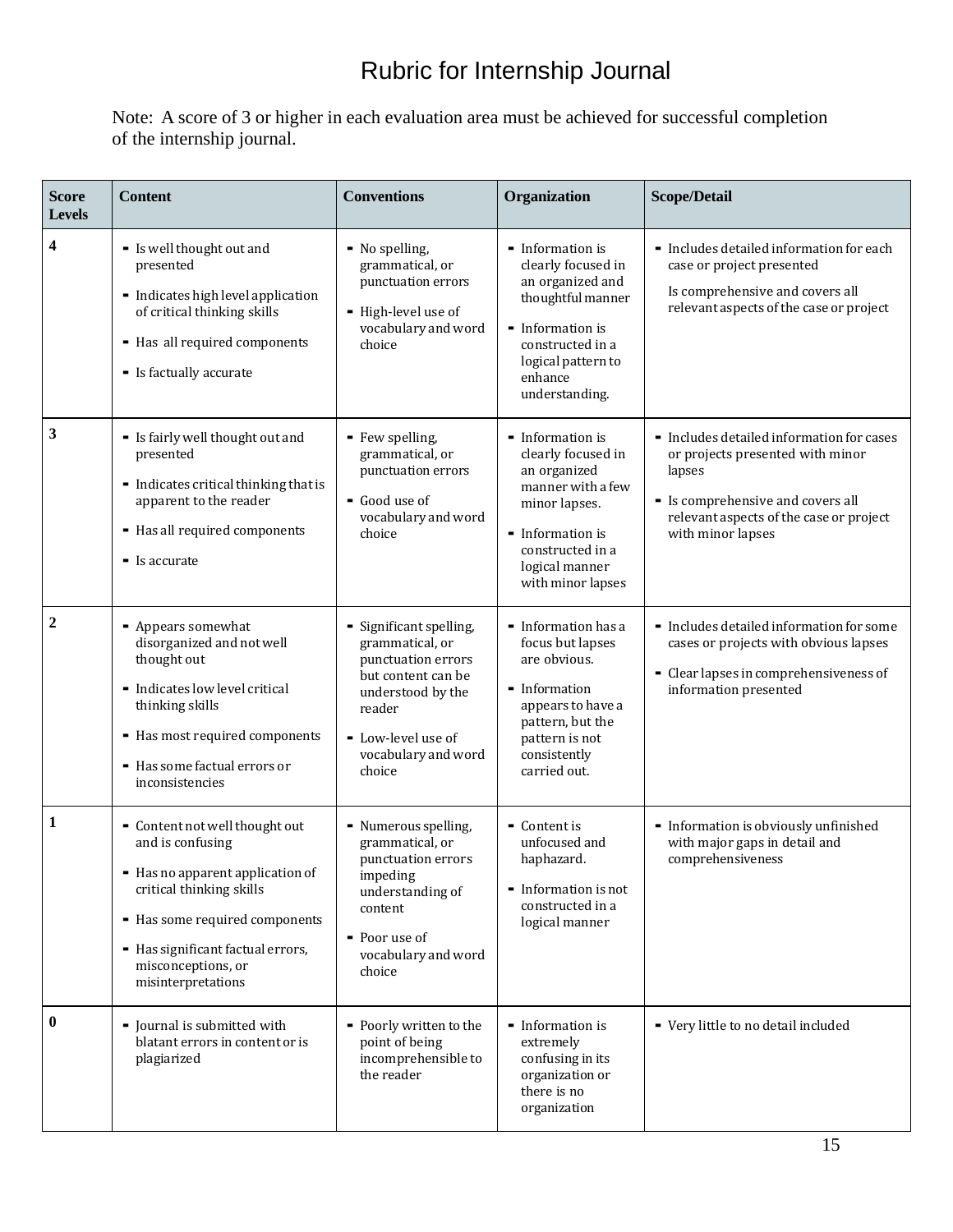| <b>Categories</b>  | <b>Student Score and Notes</b>                    |
|--------------------|---------------------------------------------------|
| <b>Content</b>     | Score (circle one): 0 1 2 3 4<br><b>Comments:</b> |
| <b>Conventions</b> | Score (circle one): 0 1 2 3 4<br><b>Comments:</b> |
| Organization       | Score (circle one): 0 1 2 3 4<br><b>Comments:</b> |
| Scope/Detail       | Score (circle one): 0 1 2 3 4<br><b>Comments:</b> |

#### **Overall Evaluator Comments:**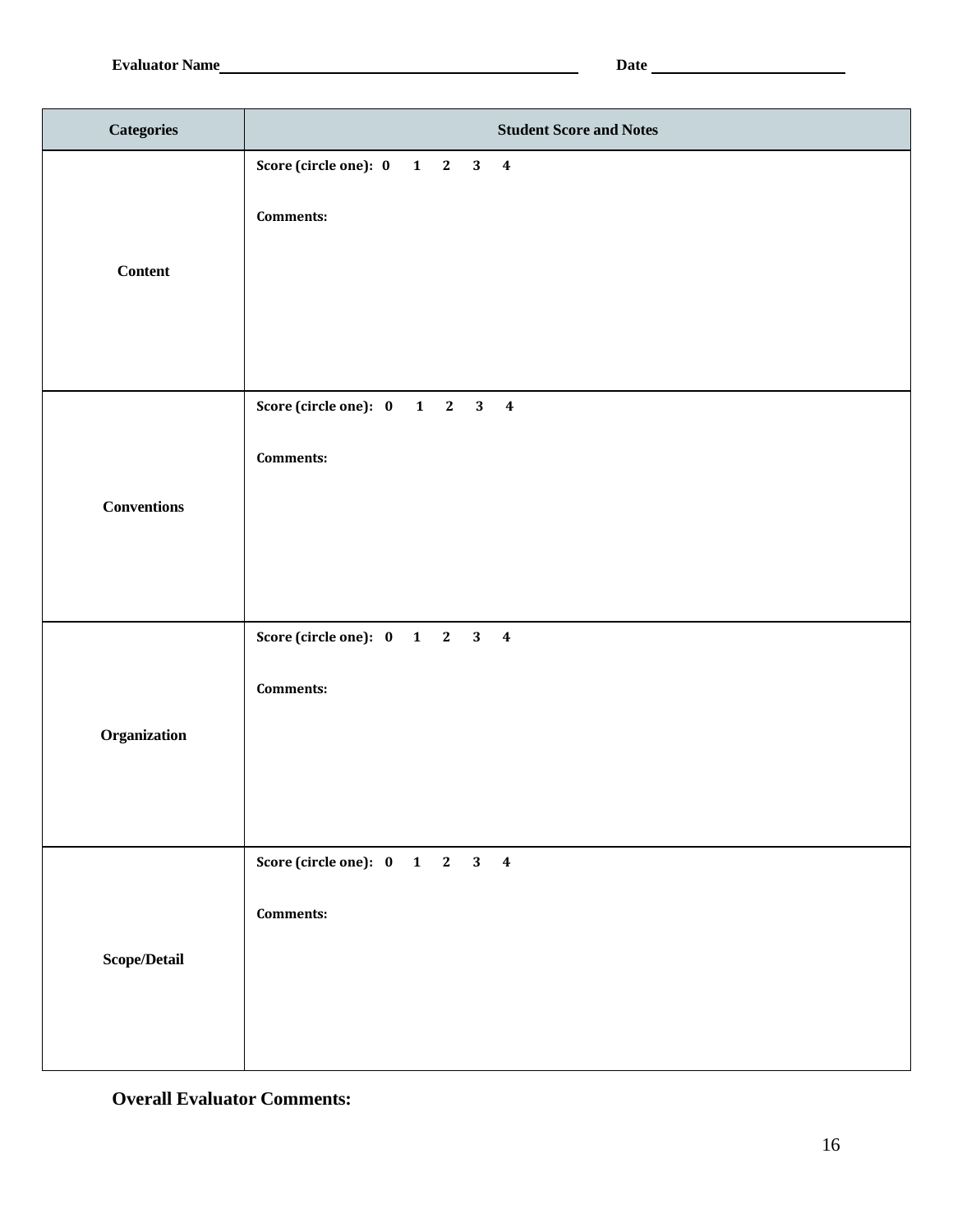## <span id="page-18-0"></span>**Policies**

#### <span id="page-18-1"></span>**Pregnancy Policy**

Students should understand that a pregnancy during the Medical Dosimetry program may have an impact on their education and possibly upon the timing of graduation. Two important factors are involved.

- 1. Courses are only offered at select times each year and time missed for pregnancy and/or delivery will likely necessitate make up work or perhaps delay of up to a year to maintain the proper sequence of courses, depending on the timing and amount of time missed.
- 2. There are potential risks to an embryo or fetus secondary to radiation exposure that may require counseling and alteration of the clinical education experience.

The following policy has been developed to guide the program and its students in the event of a student pregnancy.

- A. Female students are asked to read The U. S. Nuclear Regulatory Commission Regulatory Guide 8.13 regarding "Possible Health Risks to Children of [Women Who are Exposed to](http://pbadupws.nrc.gov/docs/ML0037/ML003739505.pdf) Radiation During [Pregnancy"a](http://pbadupws.nrc.gov/docs/ML0037/ML003739505.pdf)s well as the pregnancy policy and complete and return the associated form. This document can be found at: [http://pbadupws.nrc.gov/docs/ML0037/ML003739505.pdf.](http://pbadupws.nrc.gov/docs/ML0037/ML003739505.pdf)
- B. All students will be made aware of risks and hazards of prenatal radiation exposure during coursework at JPU and upon orientation to the clinical internship.
- C. A student who is pregnant, or suspects that she may be, has the option to voluntarily declare that condition to program officials.
	- a. If the student decides to declare the pregnancy it shall be done in writing to the Program Director and/or the Clinical Supervisor of her internship site. The notification shall also include the expected date of delivery.
	- b. A student may reverse their pregnancy declaration at any time. This option is voluntary and the reversal must be provided in writing to the Program Director and/or the Clinical Supervisor of her internship site.
	- c. The program will comply with student confidentiality requests as much as possible.
- D. If a student chooses to declare a pregnancy, a counseling session will be set up with the radiation safety officer at the student's clinical internship site to review radiation exposure risks and any additional monitoring practices which may be initiated.
- E. A declared pregnant student may choose one of the options below (or may choose to change to a different option at a later time if desired, with written notice):
	- a. Take a leave of absence from the program. (See policy for leave of absence.) Should the declared pregnant student decide to leave the program during pregnancy and delivery, tuition will be refunded according to the Tuition Refund Policy. In this circumstance the student would be readmitted to the program at the first available opening after delivery.
	- b. Stay in the program, but make modifications in her clinical rotation schedules to reduce the chance of exposure to the fetus.
		- i. For example, she will not participate in site specific rotations as recommended by the Radiation Safety Officer during the time of the pregnancy.

Competency and experience in all required areas will be made up following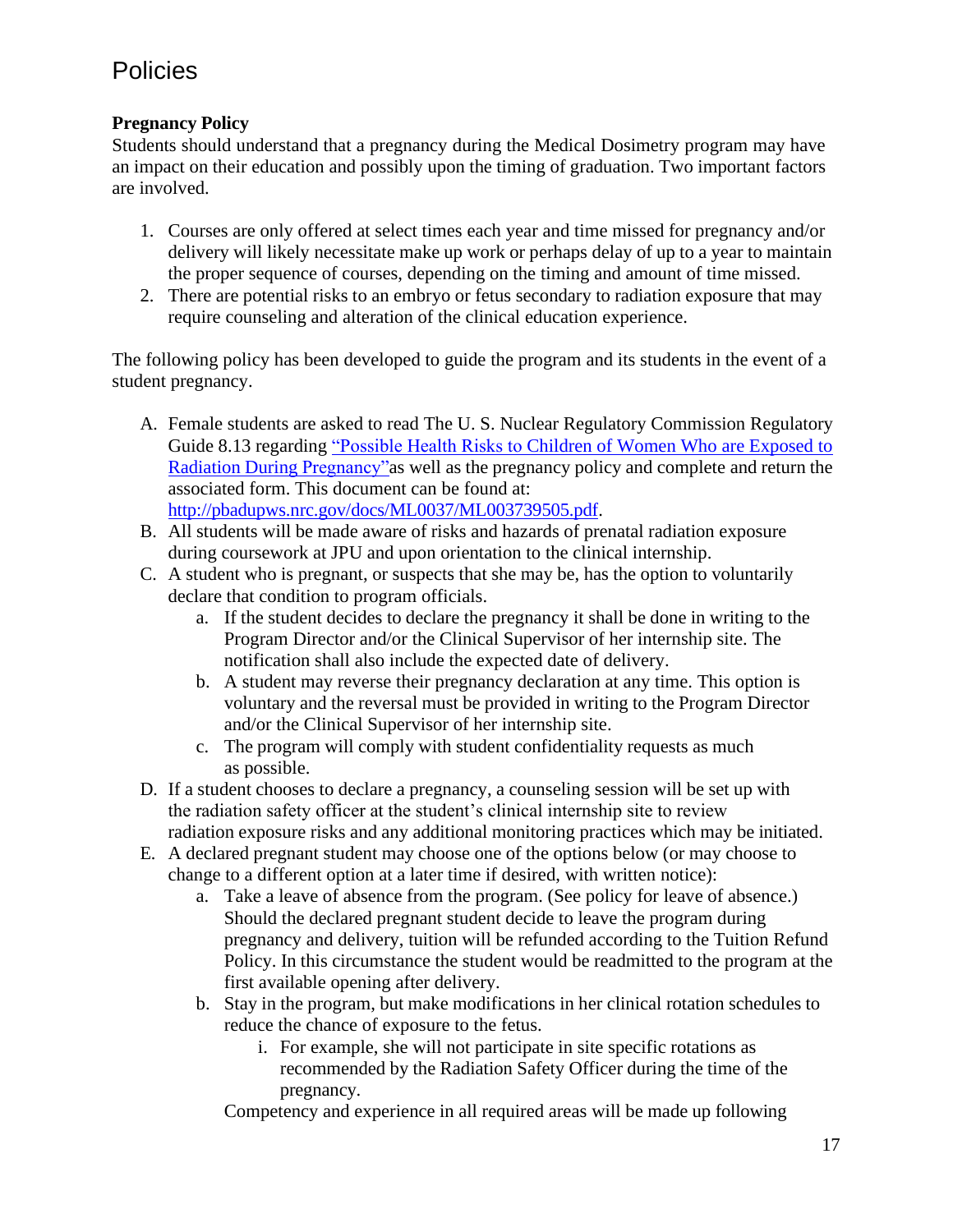delivery. This could delay graduation beyond the originally expected date.

- c. Stay in the program and/or internship during pregnancy and continue the program without modification of learning activities or clinical rotations. If she decides to do this, she does so in full knowledge of the potential hazard of embryo/fetal radiation exposure.
	- i. It is recommended that the student consult their personal physician should they choose this option. The student must also indicate, in writing her intention to continue the program without modification. A copy of this document will be kept in the student's file.

Should delivery occur during clinical internship, all course work and clinical time must be completed before the student is eligible for graduation.

#### <span id="page-19-0"></span>**Student Radiation Safety Policy**

- A. Students entering the clinical setting for their internship must receive orientation to radiation safety practices and requirements by the Radiation Safety Officer.
- B. A radiation monitoring badge must be worn by the student at all time while in the department. JPU assigns a dosimeter to each student prior to entering their clinical setting.
- C. Students assisting in the simulator and treatment units must never be in the room during exposure to treatments
- D. Students working in brachytherapy must remember and put to use techniques of time, distance, and shielding.
- E. Radiation exposure levels will be monitored by the University RSO annually. If a student's radiation exposure reading exceeds (30 mrem) on a single report, the program director must be informed immediately. The RSO and program director will investigate the reason for the reading and determine an action plan within 10 days to ensure that the student follows ALARA principles.
- F. If the student exceeds the trigger dose limit (30 mrem) on any personal monitoring report, the student must be removed from the clinical setting and counseled immediately by the University RSO on how to avoid further exposure.
- G. Notification: Students in the clinical setting have access to their readings at any time through a secure username and password. Students receive notifications monthly telling them to review their reading or contact the clinical coordinator. Correspondence to students monthly also includes informing them of the trigger dose of 30 mrem and the procedure to follow if their reading exceeds the trigger dose on a single reading. Annual reports reviewed by the University RSO are provided to the student within 30 school days after being reviewed. Students receive the report through their University student account through a secured username and password. No personal information will be visible to individuals other than the one named on the report.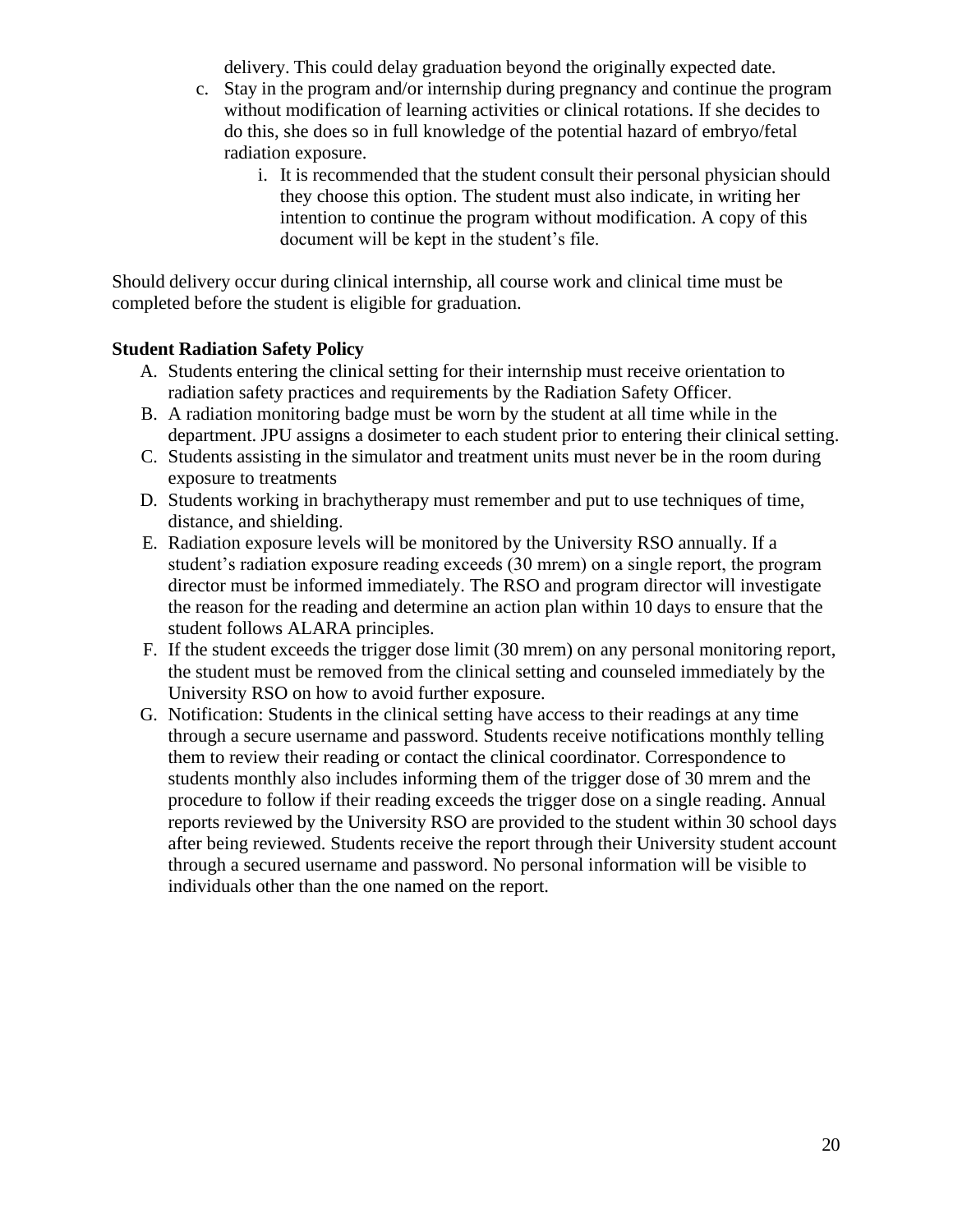## MANDATORY COMPETENCY EVALUATION FORM

Page 1 of 3

<span id="page-20-0"></span>Student Name: Date:

Evaluator Name: Site:

This form is to be completed by the evaluator.

Evaluator: Please mark each task as P (pass), F (fail), or NA (not applicable). For mastery, the student must Pass in each Task listed below unless a specific task is determined N/A by the evaluator.

**The competency is a Fail and should be repeated by the student for mastery attainment if the plan is not treatable or unacceptable for treatment or has an error that makes a significant difference in the distribution. Documentation of a Failed competency should be submitted to the program for statistical analysis.**

| <b>Task</b> |                                                              | Pass | Fail | N/A | <b>Evaluator Comments</b> |
|-------------|--------------------------------------------------------------|------|------|-----|---------------------------|
| 1.          | The student completed the<br>plan independently              |      |      |     |                           |
| 2.          | <b>Treatment Prescription</b><br>followed                    |      |      |     |                           |
| 3.          | <b>Isocenter/Calc Point</b><br><b>Placement</b>              |      |      |     |                           |
|             | 4. Treatment structures<br>identified (CTV, PTV,<br>etc.)    |      |      |     |                           |
| 5.          | <b>Treatment structures</b><br>covered adequately            |      |      |     |                           |
| 6.          | <b>Critical structures</b><br>contoured (OAR, etc)           |      |      |     |                           |
| 7.          | <b>Critical structure doses</b><br>appropriate               |      |      |     |                           |
| 8.          | Hot spot placement                                           |      |      |     |                           |
| 9.          | <b>Beam angle selection</b>                                  |      |      |     |                           |
|             | 10. Treatment accessory<br>devices appropriately<br>utilized |      |      |     |                           |
|             | 11. Dose engine/algorithm<br>appropriate                     |      |      |     |                           |
|             | 12. Heterogeneity<br>appropriately selected                  |      |      |     |                           |
|             | 13. Appropriate Dose grid<br>selection                       |      |      |     |                           |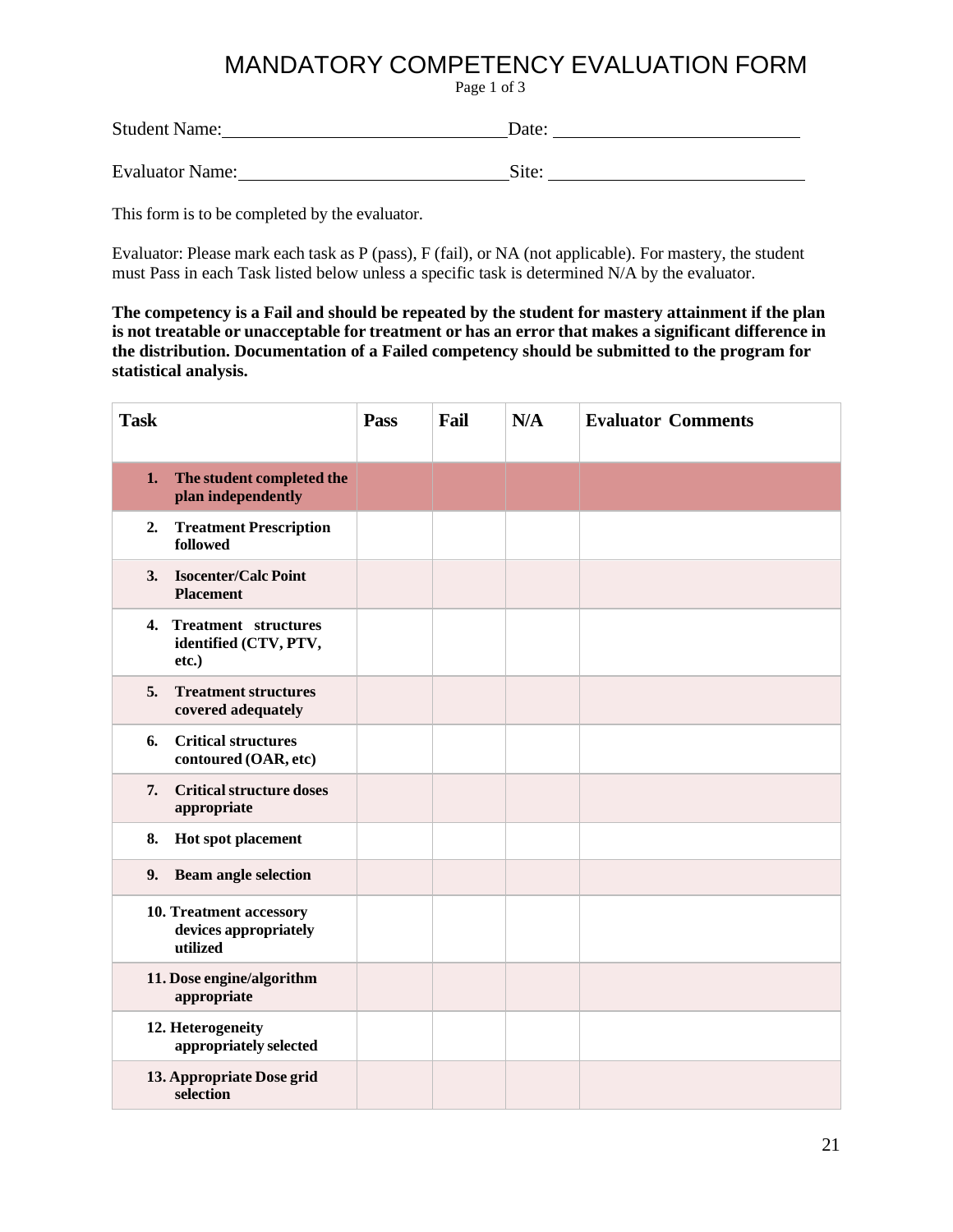#### **Task Pass Fail N/A Evaluator Comments 14. Image transfer/Fusion 15. Tx Couch contoured appropriately 16. Minor contours correct 17. Independent calculation performed (Hand calc., Computer MU Calc., etc.) 18. Record and Verify System information correct 19. Plan can be implemented clinically 20. Overall plan appropriateness acceptable 21. Overall plan quality acceptable 22. Student obtained plan approval from a certified medical dosimetrist or other credentialed practitioner as appropriate prior to treatment 23. Student obtained plan approval from physician 24. Planning time reasonable 25. Able to answer questions relevant to planning of case (cognitive evaluation)\* 26. Interact with others in a mentoring/mentee role as appropriate (affective evaluation) 27. Courteous and professional behavior displayed (affective evaluation)**

#### MANDATORY COMPETENCY EVALUATION FORM Page 2 of 3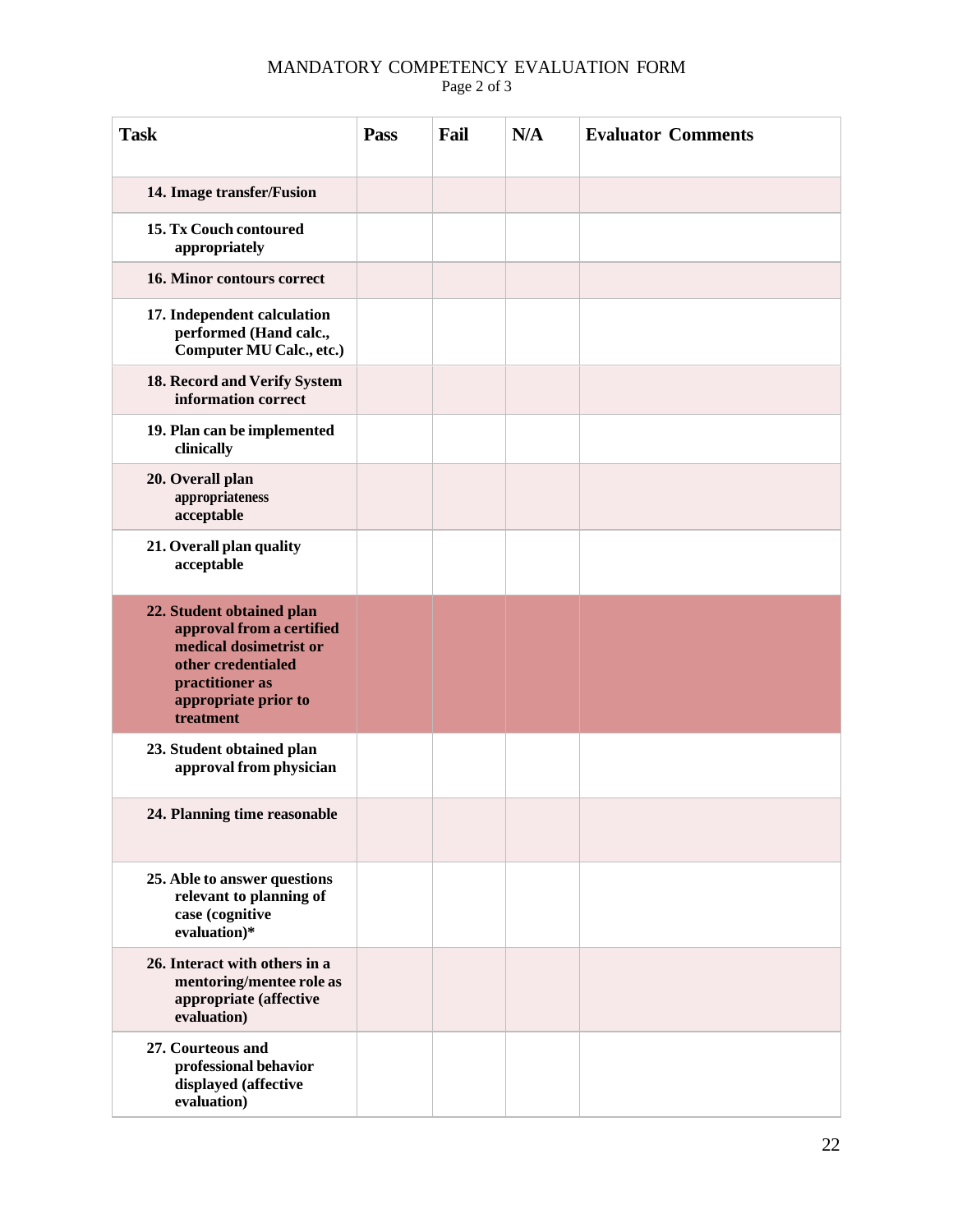#### MANDATORY COMPETENCY EVALUATION FORM Page 3 of 3

\* Note: Examples of appropriate questions include the following:

- 1. What would be other possible treatment options for this clinical case?
- 2. What possible complications might the patient experience as a result of this treatment dose?
- 3. What are difficulties that the radiation therapist may experience when implementing this treatment plan?
- 4. What are some benefits of this particular treatment delivery modality, energy, beam arrangement, etc?

#### **Evaluator Comments:**

#### **Student Comments:**

<u> 1980 - Johann Barbara, martxa alemaniar a</u>

**Student Signature Date**

**Evaluator Signature Date** 

<u> 1989 - Johann Barn, fransk politik (</u>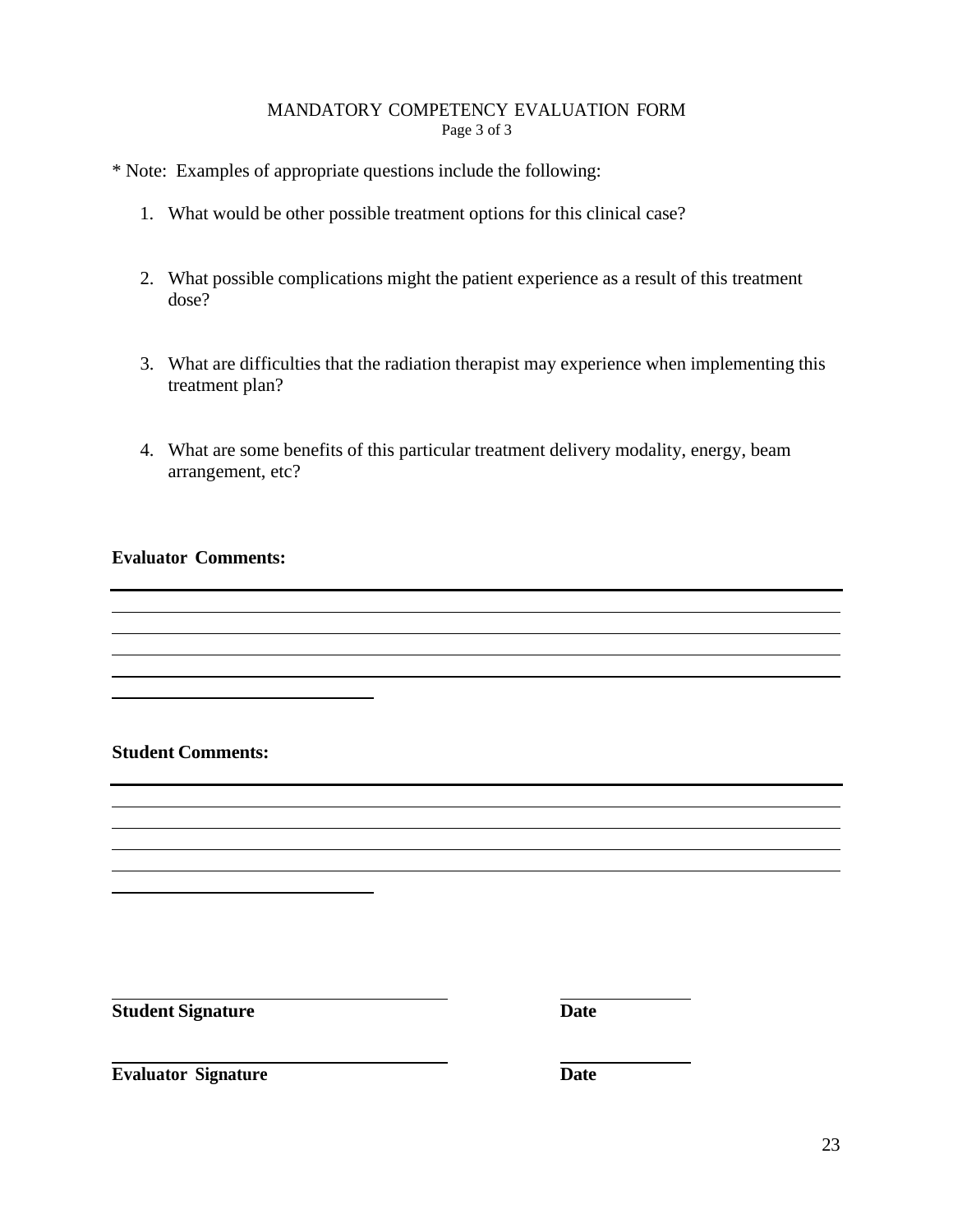#### **JPU Medical Dosimetry Educational Program Internship**

<span id="page-23-0"></span>Mandatory Competency Evaluation Form Grading Rubric The grading rubric below is designed to clearly identify expected behaviors for each item in the Mandatory Competency Evaluation Form. Evaluators are encouraged to include an explanation when an item is marked "N/A".

| <b>Task</b>                                                      | Pass                                                                                                                                                                                                                                                | Fail                                                                                                                                                                                                                                                      | N/A                                                                                                                     |
|------------------------------------------------------------------|-----------------------------------------------------------------------------------------------------------------------------------------------------------------------------------------------------------------------------------------------------|-----------------------------------------------------------------------------------------------------------------------------------------------------------------------------------------------------------------------------------------------------------|-------------------------------------------------------------------------------------------------------------------------|
| 1. The student completed the<br>plan independently               | The student completed all work on<br>the treatment plan working<br>independently                                                                                                                                                                    | The student did not complete all work on the<br>treatment plan working independently                                                                                                                                                                      | This item must<br>be completed by<br>the preceptor.<br>N/A will result<br>in student's<br>failure of the<br>competency. |
| $\overline{2}$<br><b>Treatment Prescription</b><br>followed      | The student followed the<br>prescription as written by the<br>physician                                                                                                                                                                             | The student failed to follow the prescription<br>as written by the physician                                                                                                                                                                              | This item is not<br>applicable to<br>this<br>competency.                                                                |
| 3.<br><b>Isocenter/Calc Point Placement</b>                      | The student placed the isocenter<br>and/or calculation point properly<br>for this plan based on accepted<br>planning practice and patient<br>anatomy                                                                                                | The student failed to place the isocenter<br>and/or calculation point properly based on<br>accepted planning practice and patient<br>anatomy                                                                                                              | This item is not<br>applicable to<br>this<br>competency.                                                                |
| 4.<br><b>Treatment structures identified</b><br>(CTV, PTV, etc.) | The student identified and<br>segmented (contoured) treatment<br>structures properly for this plan<br>based on accepted planning<br>practice and patient anatomy                                                                                    | The student failed to identify and/or segment<br>(contour) treatment structures properly for<br>this plan based on accepted planning practice<br>and patient anatomy                                                                                      | This item is not<br>applicable to<br>this<br>competency.                                                                |
| 5.<br><b>Treatment structures covered</b><br>adequately          | Treatment plan for the clinical<br>case achieved adequate coverage<br>of treatment structures (PTV,<br>CTV, etc) according to clinical<br>practice standards as specified by<br>RTOG protocol, clinical protocol,<br>and/or physician prescription. | Treatment plan for the clinical case failed to<br>achieve adequate coverage of treatment<br>structures (PTV, CTV, etc) according to<br>clinical practice standards as specified by<br>RTOG protocol, clinical protocol, and/or<br>physician prescription. | This item is not<br>applicable to<br>this<br>competency.                                                                |
| 6.<br><b>Critical structures contoured</b><br>(OAR, etc)         | The student identified and<br>segmented (contoured) critical<br>structures properly for this plan<br>based on accepted planning<br>practice and patient anatomy                                                                                     | The student failed to identify and segment<br>(contour) critical structures properly for this<br>plan based on accepted planning practice and<br>patient anatomy                                                                                          | This item is not<br>applicable to<br>this<br>competency.                                                                |
| 7.<br><b>Critical structure doses</b><br>appropriate             | Treatment plan for the clinical<br>case achieved adequate coverage<br>of critical structures according to<br>clinical practice standards as<br>specified by RTOG protocol,<br>clinical protocol, and/or physician<br>prescription.                  | Treatment plan for the clinical case did not<br>achieve adequate coverage of critical<br>structures according to clinical practice<br>standards as specified by RTOG protocol,<br>clinical protocol, and/or physician<br>prescription.                    | This item is not<br>applicable to<br>this<br>competency.                                                                |
| 8.<br>Hot spot placement                                         | Treatment plan for the clinical<br>case achieved placement of hot<br>spot according to clinical practice<br>standards as specified by RTOG<br>protocol, clinical protocol, and/or<br>physician prescription.                                        | Treatment plan for the clinical case failed to<br>achieve placement of hot spot according to<br>clinical practice standards as specified by<br>RTOG protocol, clinical protocol, and/or<br>physician prescription.                                        | This item is not<br>applicable to<br>this<br>competency.                                                                |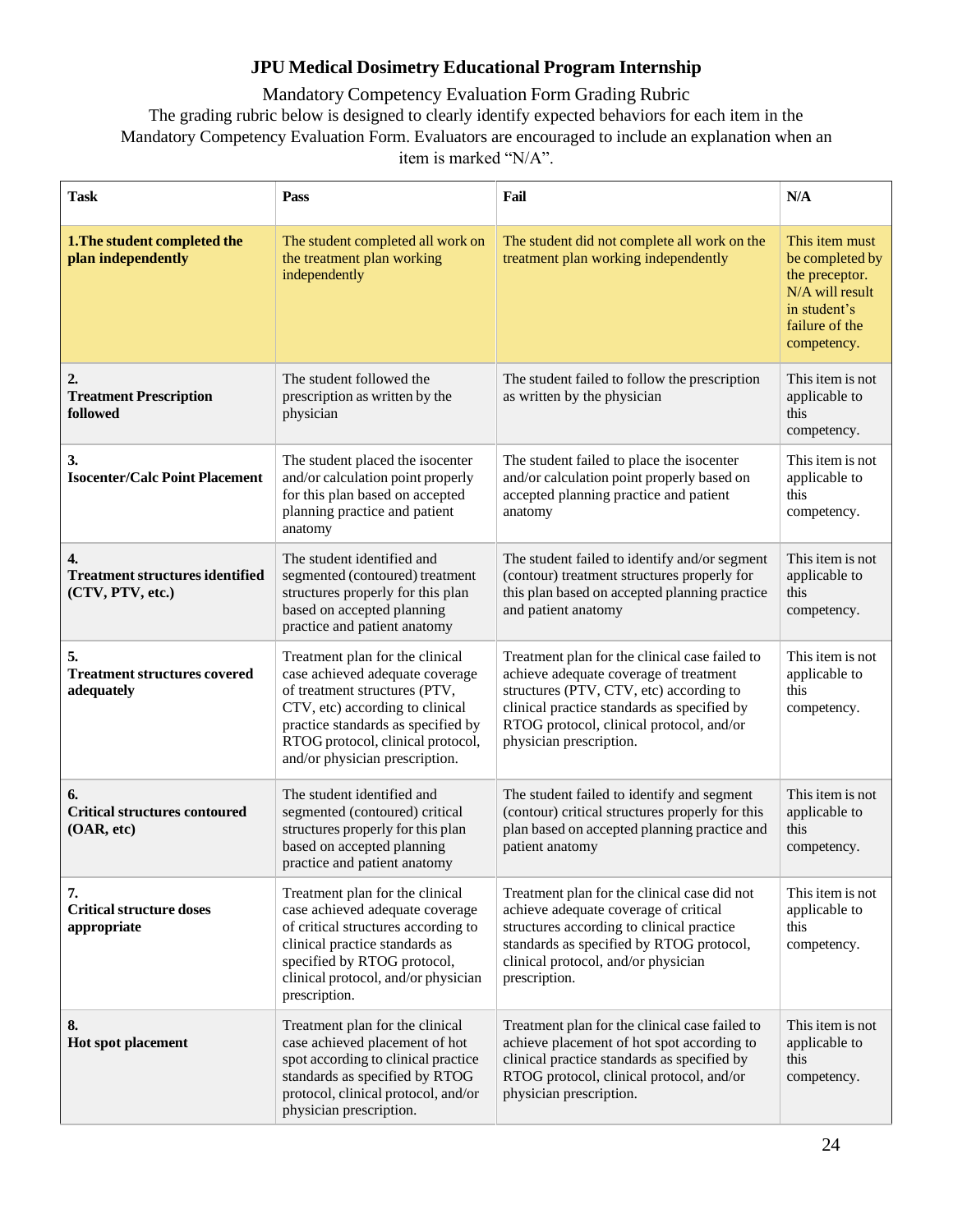| 9.<br><b>Beam angle selection</b>                                                           | The student selected beam angles<br>properly for this plan based on<br>accepted planning practice and<br>patient anatomy                                                                  | The student failed to select beam angles<br>properly for this plan according to accepted<br>planning practice and patient anatomy                                                                             | This item is not<br>applicable to<br>this<br>competency. |
|---------------------------------------------------------------------------------------------|-------------------------------------------------------------------------------------------------------------------------------------------------------------------------------------------|---------------------------------------------------------------------------------------------------------------------------------------------------------------------------------------------------------------|----------------------------------------------------------|
| 10.<br><b>Treatment accessory devices</b><br>appropriately utilized                         | The student selected treatment<br>accessory devices (wedges,<br>custom blocks, bolus, etc.)<br>properly for this plan based on<br>accepted planning practice and<br>patient anatomy       | The student failed to select treatment<br>accessory devices (wedges, custom blocks,<br>bolus etc.) properly for this plan according to<br>accepted planning practice and patient<br>anatomy                   | This item is not<br>applicable to<br>this<br>competency. |
| 11.<br>Dose engine/algorithm<br>appropriate                                                 | The student selected the dose<br>engine/calculation algorithm (e.g.<br>Pencil Beam, AAA, Monte Carlo,<br>etc.) properly for this plan based<br>on accepted treatment planning<br>practice | The student failed to select the dose<br>engine/calculation algorithm (e.g. Pencil<br>Beam, AAA, Monte Carlo, etc.) properly for<br>this plan according to accepted treatment<br>planning practice            | This item is not<br>applicable to<br>this<br>competency. |
| 12.<br><b>Heterogeneity appropriately</b><br>selected                                       | The student utilized heterogeneity<br>corrections properly for this plan<br>based on accepted treatment<br>planning practice                                                              | The student failed to utilize heterogeneity<br>corrections properly for this plan according<br>to accepted treatment planning practice                                                                        | This item is not<br>applicable to<br>this<br>competency. |
| 13.<br><b>Appropriate Dose grid selection</b>                                               | The student ensured that the dose<br>grid for the plan calculation was<br>appropriate based on accepted<br>treatment planning practice                                                    | The student failed to ensure that the dose grid<br>for the plan calculation was appropriate<br>according to accepted treatment planning<br>practice                                                           | This item is not<br>applicable to<br>this<br>competency. |
| 14.<br><b>Image transfer/Fusion</b>                                                         | The student performed image data<br>set transfer and fusion (if required)<br>properly for this plan based on<br>accepted planning practice and<br>patient anatomy                         | The student failed to perform image data set<br>transfer and fusion (if required) properly for<br>this plan based on accepted planning practice<br>and patient anatomy                                        | This item is not<br>applicable to<br>this<br>competency. |
| 15.<br><b>Tx Couch contoured</b><br>appropriately                                           | The student contoured the<br>treatment/simulation couch<br>properly for this plan based on<br>accepted planning practice and<br>patient anatomy                                           | The student failed to contour the<br>treatment/simulation couch properly for this<br>plan                                                                                                                     | This item is not<br>applicable to<br>this<br>competency. |
| 16.<br><b>Minor contours correct</b>                                                        | The student contoured any minor<br>structures (e.g. carina, T-12, etc.)<br>properly for this plan based on<br>accepted planning practice and<br>patient anatomy                           | The student failed to contour minor structures This item is not<br>(e.g. carina, T-12, etc.) when needed or<br>contoured them improperly for this plan                                                        | applicable to<br>this<br>competency.                     |
| 17.<br><b>Independent calculation</b><br>performed (Hand calc.,<br>Computer MU Calc., etc.) | The student performed an<br>independent calculation (e.g. hand<br>calc, computer-based MU calc)<br>properly for this plan using<br>accepted planning practice                             | The student did not perform an independent<br>calculation or failed to perform the<br>independent calculation (e.g. hand calc,<br>computer-based MU calc) properly<br>according to accepted planning practice | This item is not<br>applicable to<br>this<br>competency. |
| 18.<br><b>Record and Verify System</b><br>information correct                               | The student entered and/or verified<br>the Record and Verify information<br>properly for this plan using<br>accepted planning practice                                                    | The student failed to enter and/or verify the<br>Record and Verify information properly for<br>this plan using accepted planning practice                                                                     | This item is not<br>applicable to<br>this<br>competency. |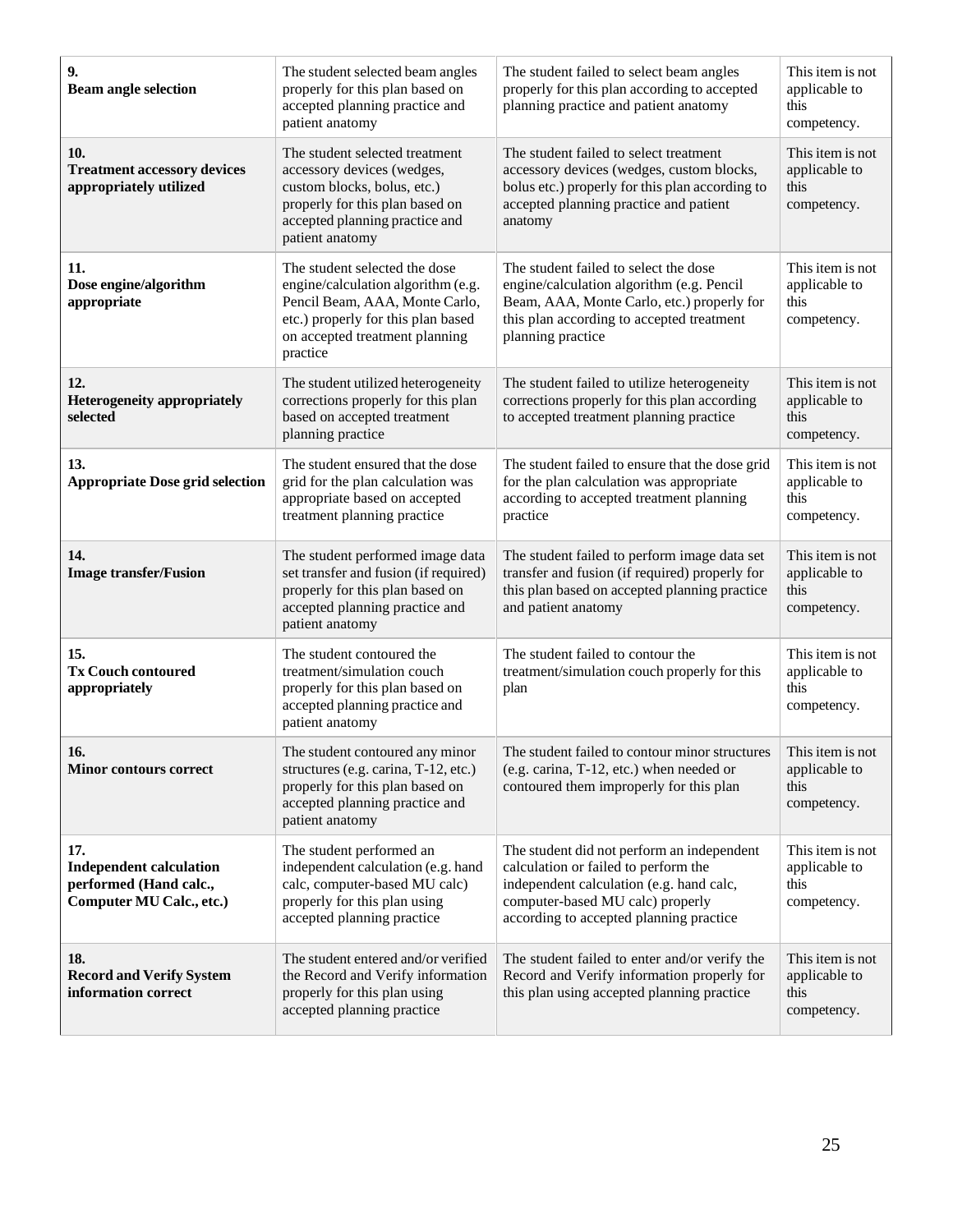| 19.<br>Plan can be implemented<br>clinically                                                                                                                       | The student ensured that the<br>treatment plan can be implemented<br>in the clinic through interaction<br>with other clinical team members<br>(e.g. therapist, dosimetrist,<br>radiation oncologist)                                                                                                                                        | The student failed to ensure that the<br>treatment plan can be implemented in the<br>clinic through interaction with other clinical<br>team members (e.g. therapist, dosimetrist,<br>radiation oncologist) | This item is not<br>applicable to<br>this<br>competency. |
|--------------------------------------------------------------------------------------------------------------------------------------------------------------------|---------------------------------------------------------------------------------------------------------------------------------------------------------------------------------------------------------------------------------------------------------------------------------------------------------------------------------------------|------------------------------------------------------------------------------------------------------------------------------------------------------------------------------------------------------------|----------------------------------------------------------|
| 20.<br><b>Overall plan appropriateness</b><br>acceptable                                                                                                           | The overall treatment plan is<br>appropriate according to accepted<br>medical dosimetry practice.                                                                                                                                                                                                                                           | The overall treatment plan is not appropriate<br>according to accepted medical dosimetry<br>practice.                                                                                                      | This item is not<br>applicable to<br>this<br>competency. |
| 21.<br><b>Overall plan quality acceptable</b>                                                                                                                      | Quality of the treatment plan<br>meets or surpasses clinical practice<br>standards acceptable as specified<br>by RTOG protocol, clinical<br>protocol, and/or physician<br>prescription                                                                                                                                                      | Quality of the treatment plan does not meet<br>clinical practice standards acceptable as<br>specified by RTOG protocol, clinical<br>protocol, and/or physician prescription                                | This item is not<br>applicable to<br>this<br>competency. |
| 22.<br><b>Student obtained plan approval</b><br>from a certified medical<br>dosimetrist or other<br>credentialed practitioner as<br>appropriate prior to treatment | Student actively interacted with a<br>CMD or other appropriately<br>credentialed practitioner as<br>appropriate regarding the<br>treatment plan to gain approval<br>prior to implementation.                                                                                                                                                | Student failed to interact with a CMD or<br>other credentialed practitioner as appropriate<br>regarding the treatment plan to gain approval<br>prior to implementation                                     | This item is not<br>applicable to<br>this<br>competency. |
| 23.<br><b>Student obtained plan approval</b><br>from physician                                                                                                     | Student actively interacted with<br>the physician regarding the<br>treatment plan to gain approval.                                                                                                                                                                                                                                         | Student failed to interact with the physician<br>regarding the treatment plan to gain approval                                                                                                             | This item is not<br>applicable to<br>this<br>competency. |
| 24.<br><b>Planning time reasonable</b>                                                                                                                             | The amount of time the student<br>utilized to successfully complete a<br>treatment plan is reasonable<br>relative to plan complexity (e.g. 2-<br>6 hours total planning time for<br>simple or intermediate plans, 8 or<br>more hours for complex plans)                                                                                     | The amount of time the student utilized to<br>successfully complete a treatment plan is<br>unreasonable relative to plan complexity                                                                        | This item is not<br>applicable to<br>this<br>competency. |
| 25.<br>Able to answer questions<br>relevant to planning of case<br>(cognitive evaluation)*                                                                         | Student confidently and clearly<br>presented answers to evaluator<br>questions relevant to the clinical<br>case.                                                                                                                                                                                                                            | Student failed to confidently and clearly<br>present answers to evaluator questions<br>relevant to the clinical case.                                                                                      | This item is not<br>applicable to<br>this<br>competency. |
| 26.<br>Interact with others in a<br>mentoring/mentee role as<br>appropriate (affective<br>evaluation)                                                              | Student behavior exemplified<br>characteristics of a mentor and/or<br>mentee as appropriate. These<br>behaviors include active eagerness<br>to learn and actively assisting<br>others.                                                                                                                                                      | Student behavior failed to exemplify<br>characteristics of a mentor and/or mentee.<br>These behaviors include lack of eagerness to<br>learn and lack of desire to assist others.                           | This item is not<br>applicable to<br>this<br>competency. |
| 27.<br><b>Courteous and professional</b><br>behavior displayed (affective<br>evaluation)                                                                           | Student behaved in a courteous<br>and professional manner during all<br>interpersonal interactions<br>according to guidelines for the<br>organization in which the student<br>is assigned. *Note: The student<br>must be informed regarding<br>professional behavior guidelines<br>for the organization prior to<br>completing competencies | Student failed to behave in a courteous and<br>professional manner during all interpersonal<br>interactions according to guidelines for the<br>organization in which the student is assigned.              | This item is not<br>applicable to<br>this<br>competency. |